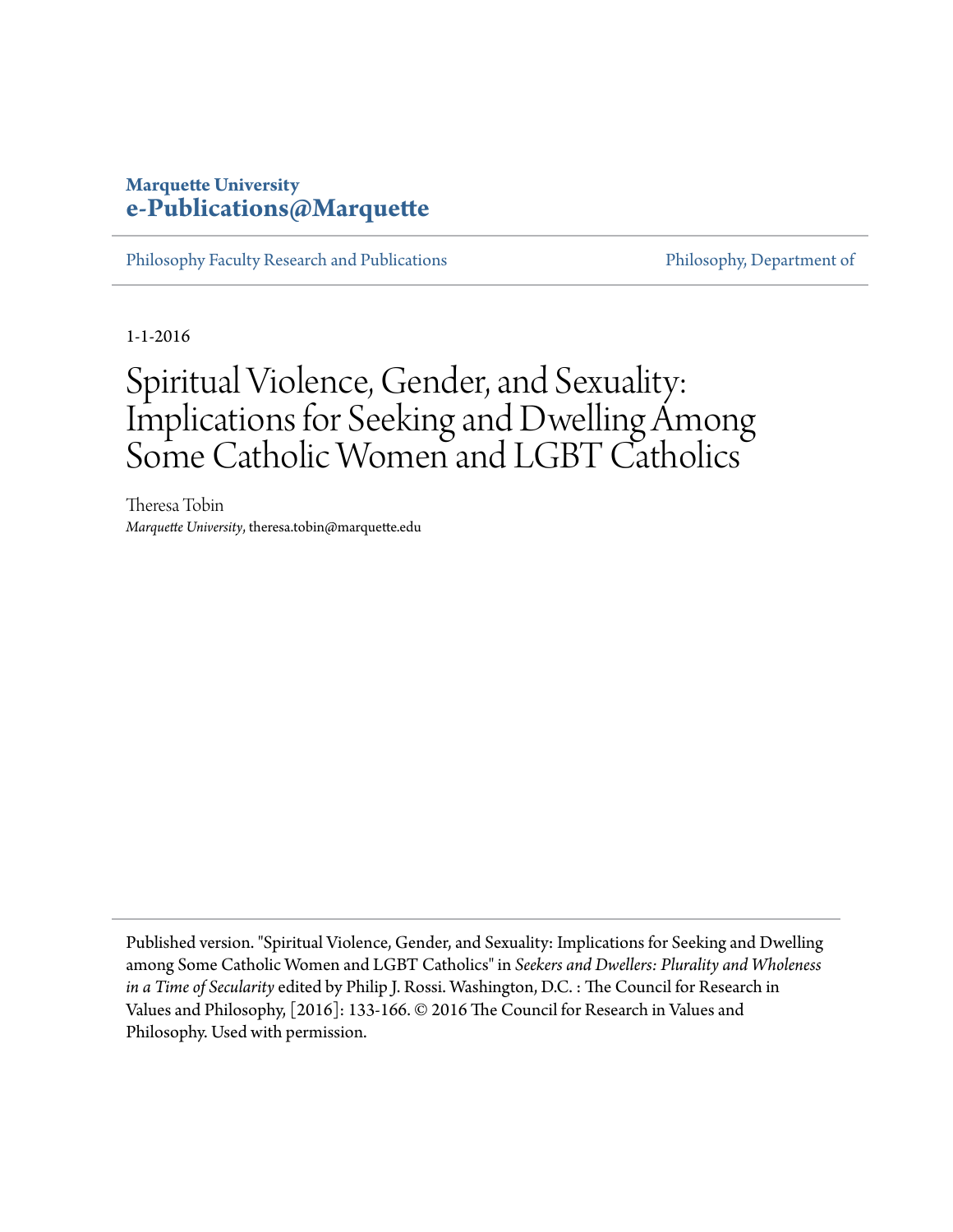#### **5.**

# **Spiritual Violence, Gender, and Sexuality: Implications for Seeking and Dwelling among Some Catholic Women and LGBT Catholics<sup>1</sup>**

THERESA W. TOBIN

#### **1. Introduction**

In his opening essay of *Church and People: Disjunctions in a Secular Age*, Charles Taylor attributes widespread mistrust of institutional Catholicism among spiritual seekers to their perception that the Church has no place for seeking.<sup>2</sup> Seekers pursue questions, invite dialogue, and negotiate their spiritual identities over time as they search, in all manner of places, for an experience of spiritual reality. The official Church seems to push "already worked-out answers," to have little capacity to listen, and to offer a faith bound by absolute rules and universal laws leaving little room for discussion or negotiation.<sup>3</sup> Spiritual seekers perceive that the Church has nothing to offer them, that is has, as it were, come down on the side of dwellers who look to religious authorities for timeless truths, absolute moral rules, and firmly delineated sacred space. Taylor explains that seekers

<sup>&</sup>lt;sup>1</sup> The inclusion of the determiner "some" in the title is meant to indicate that not all Catholic women or gay or lesbian Catholics experience spiritual violence within the Roman Catholic tradition. Moreover, the movements this essay tracks focus primarily on people in the United States and Western Europe, which is the audience to whom Taylor primarily addresses his work on secularization.

<sup>2</sup> Charles Taylor, "The Church Speaks – to Whom?" in *Church and People: Disjunctions in a Secular Age,* eds. Charles Taylor, Jose Casanova, and George F. McLean (Washington, DC: The Council for Research in Values and Philosophy, 2012), pp. 17-25.

<sup>3</sup> Taylor cited in George McLean, "Disjunctions in the 21st Century" in *Church and People: Disjunctions in a Secular Age,* eds. Charles Taylor, Jose Casanova, and George F. McLean (Washington, DC: The Council for Research in Values and Philosophy, 2012), p. 5.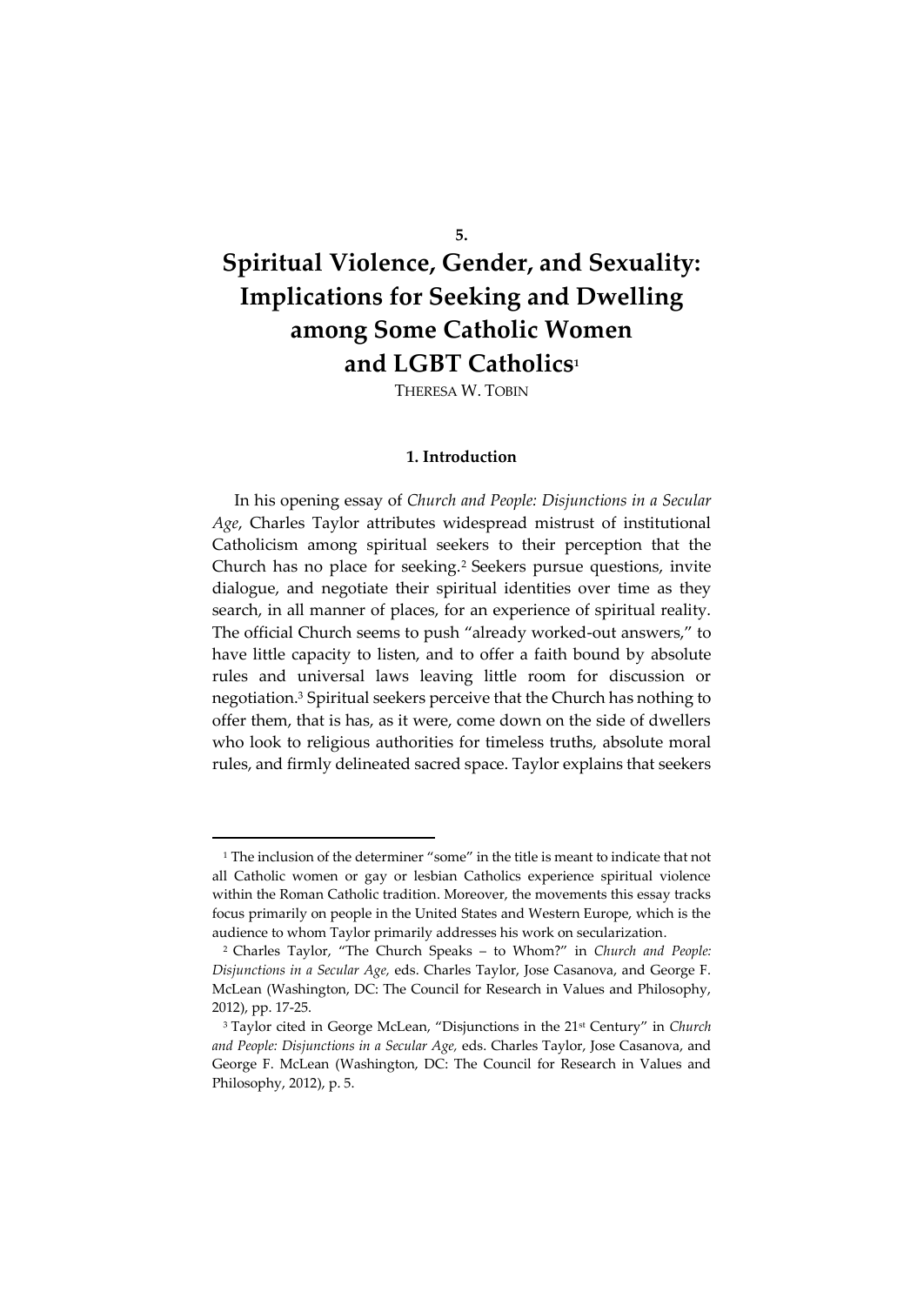presented with a faith on these terms "all too easily give up on it and search elsewhere."<sup>4</sup>

While this is surely part of the explanation, in this essay I suggest that another major source of mistrust of the Church, especially among many American Catholic women and LGBT Catholics, is the spiritual violence they have experienced through their participation in the ritual life of the Church. Spiritual violence does not name the use of physical force to inflict material harm in the name of God or for religious purposes as, for example, in a religiously motivated war. Rather, in spiritual violence sacred symbols, texts, and religious teachings themselves become weapons that harm a person in her spiritual formation and in her relationship with God. In recent decades, both Catholic women and LGBT Catholics have used the term 'spiritual violence' to name a range of such harms.

Taylor explicitly references Church teachings on women's ordination and homosexuality as examples of the Church pushing "pat and ready-made answers," foreclosing prospects for discussion, and thereby failing to engage seekers. <sup>5</sup> What I want to emphasize is that for many the problem is not merely dissatisfaction with authoritarian and paternalistic modes of presentation, but rather with experiences of being spiritually harmed as a result of spiritual formation within a religious community that aligns these teachings with the will of God and implements them in liturgical and ritual life. Victims of spiritual violence are charging that an institution, which should be (and claims to be) shepherding people into loving relationship with the divine, is often instead erecting significant barriers to this relationship. For these people the issue is not just that the Church seems out of touch or irrelevant, but that the Church has been a conduit for spiritual violation. Their mistrust of the institution stems from an experience of a church that has inflicted devastating spiritual injury on people trying to seek or dwell within its bounds.

In light of these considerations, this paper has two broad aims: First, I foreground spiritual violence as a pervasive form of church-based violence that has gone unrecognized in the larger church as violence and needs to be examined as a serious obstacle to the moral and spiritual authority of the church. Secondly, I examine spiritualities of

<sup>4</sup> Taylor, "The Church Speaks," p. 19.

<sup>5</sup> Ibid.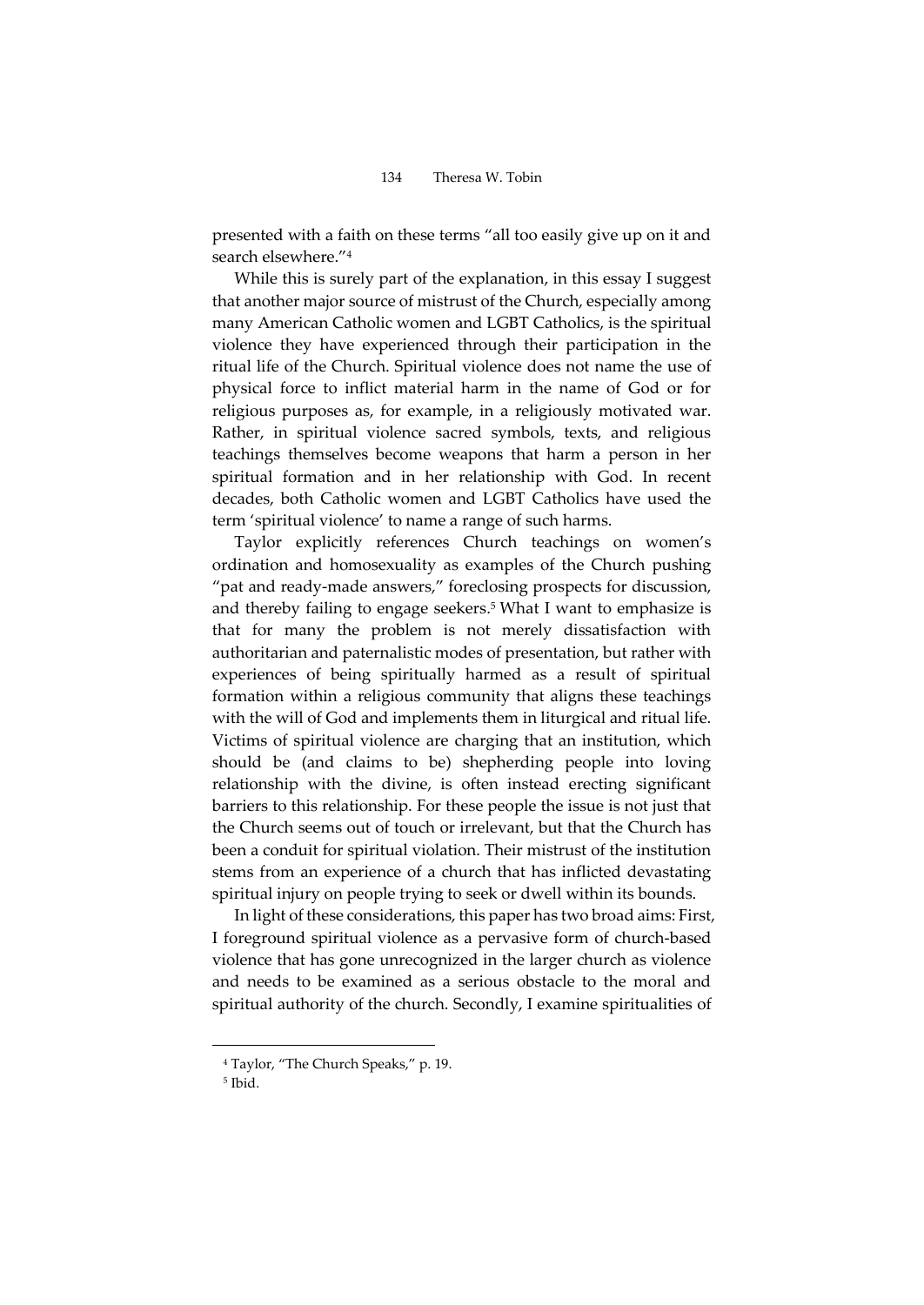seeking and dwelling through the experience of spiritual violence and, conversely, I explore the experience of spiritual violence through the lenses of seeking and dwelling. I examine how one's spiritual orientation as a dweller or seeker may impact her response to spiritual violence. For example seekers may be more inclined toward anger and dissent, whereas dwellers may be more prone to internalize the harm or compartmentalize tensions in an effort to dwell securely within the fold. I also suggest that the experience of spiritual violence may be one influence responsible for a shift in spiritual orientation among many American Catholic women and LGBT Catholics from dwelling to seeking. I suggest that survivors of spiritual violence often end up cultivating a hybrid spirituality as either a dweller/seeker or seeker/dweller, and that their experiences thus serve as an important resource for a church interested in bridging the disjunction between seekers and dwellers.

The structure of the paper is as follows: In §2, drawing from several sources, I clarify my understanding of the terms 'seeking' and 'dwelling' in order to lay a groundwork for my analysis. In §3, I present a basic account of spiritual violence as victims are using this term, and in §4 I draw from victims' experiences to illustrate some of the spiritual consequences of victimization by this mode of violence. In §5 I examine how one's spiritual orientation as a seeker or dweller may influence her experience of and response to spiritual violence, and how experiences of spiritual violence may impact shifts in an individual's spiritual orientation from dwelling to seeking. I conclude with some brief remarks about prospects for hope and healing under the new leadership of Pope Francis.

#### **2. Seeking and Dwelling**

Robert Wuthnow uses the terms 'dwelling' and 'seeking' to describe two distinct spiritual orientations, and to trace a measurable shift in the American public in the second half of the  $20<sup>th</sup>$  century from the former to the latter.<sup>6</sup> Seekers and dwellers represent ideal spiritual types, perhaps a bit like personality types, which are characterized by certain features or markers. And like personality types, many people

<sup>6</sup> Robert Wuthnow, *After Heaven: Spirituality in America since the 1950s* (Berkeley, CA: University of California Press, 1998).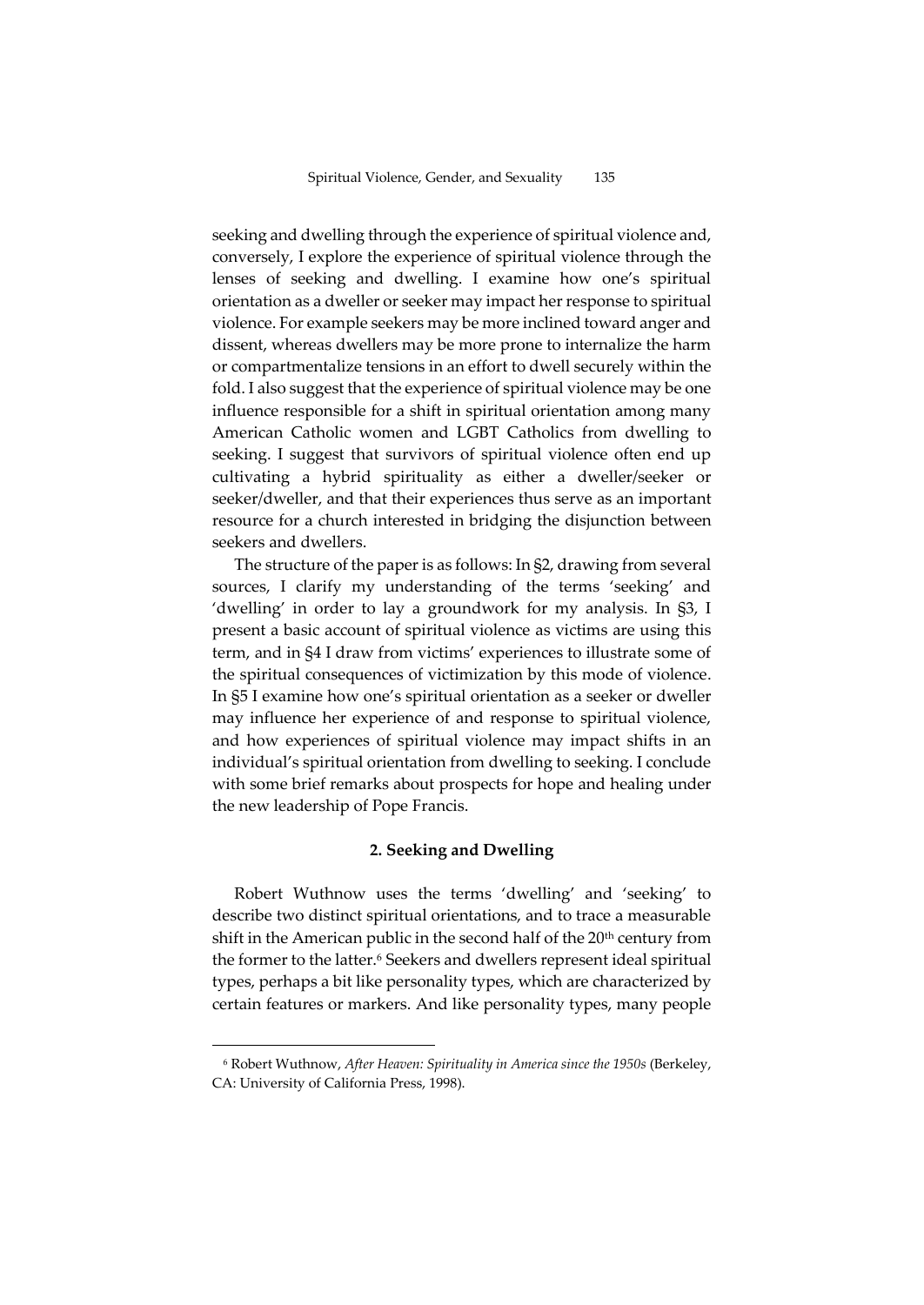who may partake primarily in one orientation very often exhibit features associated with both.<sup>7</sup> Seeking and dwelling, then, are rough characterizations rather than precise concepts, but they are nonetheless useful categories for demarcating two palpably distinct ways of orienting one's life to the transcendent.

As Wuthnow describes it, dwelling is a spirituality of habitation. For dwellers, "God occupies a definite place in the universe and creates a sacred space in which humans too can dwell; to inhabit sacred space is to know its territory and to feel secure."<sup>8</sup> Seeking, by contrast is a spirituality of negotiation, whereby "individuals search for sacred moments that reinforce their conviction that the divine exists, but these moments are fleeting; rather than knowing the territory, people explore new spiritual vistas, and they may have to negotiate among complex and confusing meanings of spirituality."<sup>9</sup> For seekers spirituality is metaphorically a journey one chooses to embark on; for dwellers spirituality is metaphorically a place one inhabits. We can clarify further these spiritual types by contrasting them along five dimensions of spiritual life.

#### *Relationship to a Faith Tradition and Congregation*

The general characterization offered above, if not qualified, is a bit misleading for it gives the impression that seekers are never closely affiliated with a religious community or tradition, and this is not necessarily the case. For one thing, it would rule out the possibility of seeker clergy, people who are clearly tied very closely to a particular faith tradition in so far as they vocationally have devoted their lives to the community, but who may nonetheless gravitate toward a

<sup>7</sup> Moreover, Wuthnow and Taylor both note that the Christian tradition has emphasized elements of both orientations, as best seen in the lives of the saints many of whom were deeply anchored to the tradition, in the manner of spiritual dwellers, but also questioning and challenging the bounds of that tradition and their own spiritual experience within it, in the manner of seekers. Taylor references Teresa of Avila and St. Francis de Sales ("The Church Speaks," p. 18); Wuthnow references the rule of St Benedict with its call to both stability and conversion (*After Heaven,* p. 5).

<sup>8</sup> Wuthnow, *After Heaven*, pp. 3-4.

<sup>9</sup> Ibid., p. 4.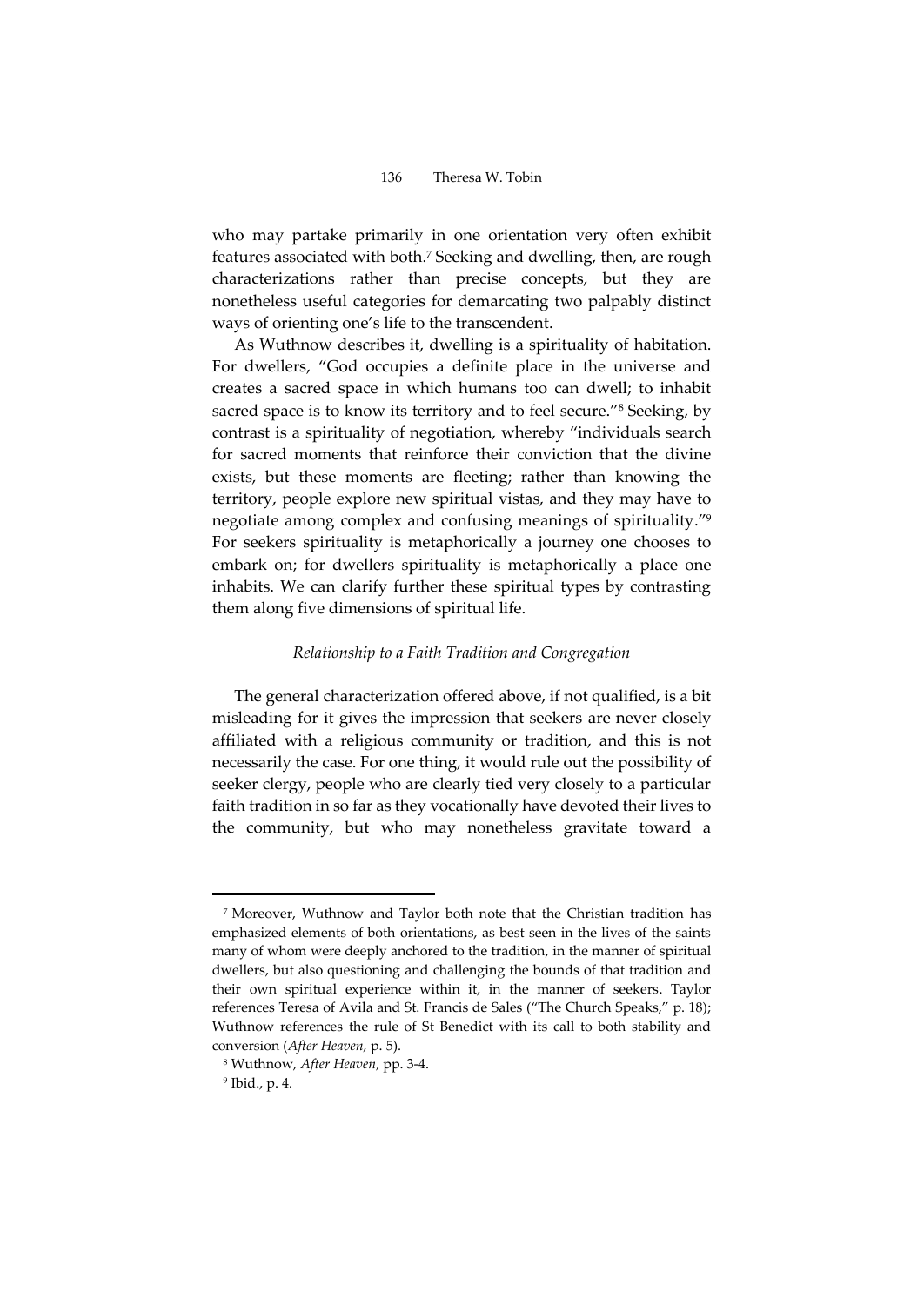spirituality of seeking. <sup>10</sup> Dwellers are, by definition, tied to a particular faith tradition and engage in regular and consistent participation in the liturgical life of a congregation within that tradition – they are churched. But what distinguishes the dweller's close tie to the faith tradition is how her view of the sacred binds her to that tradition. Dwellers maintain that God is encountered in Church-designated sacred places, and that divine truths are revealed exclusively through the teachings of the Church, and so they are tied to the Church in a rather fixed way, viewing the Church as the exclusive conduit for communion with the divine, the sole path to salvation. They are anchored, as it were, with a very short chain.

Seekers, on the other hand, have a more complex relationship with faith communities. Some seekers, those who Drew Christiansen calls "the spirituals," may or may not be affiliated with a faith tradition or congregation.<sup>11</sup> There is a sense of spiritual homelessness that attends this way of seeking but this should not be interpreted necessarily to mean that one does not belong, although it can mean this for some. What better distinguishes the spirituals is not their membership status but conditions for membership. As Christiansen notes, for the spirituals, the standard for belonging "is not the religious authority of any church as a repository of revelation," as it is for dwellers, "but rather the satisfaction of their own often inarticulate searching."<sup>12</sup> Whereas dwellers belong on the basis of perceived spiritual and moral authority of the community and its leaders, the spirituals belongs on the basis of how well a community satisfies the needs and desires of their spiritual search – their relationship with a faith tradition is instrumental.

However, not all seekers view their relationship to a particular religious tradition as instrumental. Not all seekers have a free-floating spiritual identity that can land just anywhere. Some seekers experience themselves, like dwellers, as anchored to a particular faith

<sup>&</sup>lt;sup>10</sup> It would also fail to account for encounters, such as the one described in this *America* article by James J. DiGiacomo between a seeker clergy and dweller parishioner, in which a key difference between a seeker and a dweller arises from a difference in the way each under-stands *how* we should search for the truth at http://americamagazine.org/issue/533/article/little-gray-cells.

<sup>&</sup>lt;sup>11</sup> Drew Christiansen, "Engaging the Spirituals: The Secular Challenge to the New Evangelism" in *America*, March 26, 2012, pp. 17-19.

<sup>12</sup> Wuthnow, *After Heaven,* p. 18.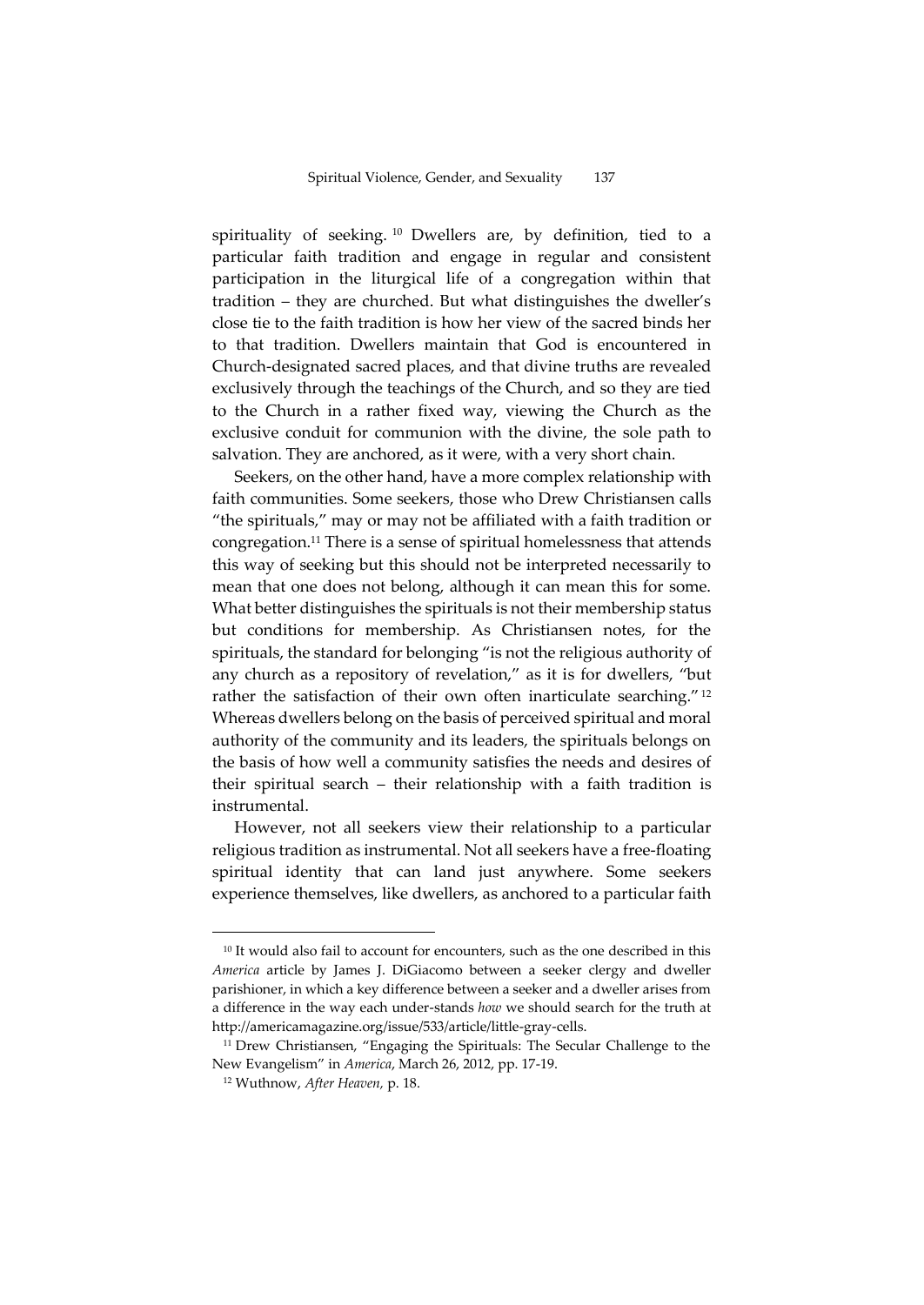tradition and understand their spiritual identity to be deeply bound up with that tradition. Yet they are not tied to the tradition in the same way as dwellers are tied. The difference turns on their different view of the sacred as fluid rather than fixed, their belief that God may manifest in any number of places and experiences, and that divine wisdom may be revealed in any number of religious or spiritual traditions. These seekers are anchored to the faith, but with a very long chain that enables them happily to drift with curiosity and openness beyond the boundaries of their professed faith, to seek divine encounter in nature, or in the holy sites or texts of other traditions. One thinks here of figures such as Thomas Merton who, as a Trappist monk and Catholic priest, was on the one hand clearly anchored within Catholicism, but on the other hand was unambiguously a seeker, encountering the divine especially within nature and within the wisdom of the Zen Buddhist tradition. A distinctive feature of seekers in this camp is the fluidity of their spiritual identity. They have a spiritual identity that is, in one sense, clearly rooted in a particular spiritual home, but they seek out wisdom and spiritual experience outside the boundaries of their religious home and allow those encounters to influence their understanding of the faith on offer in that home, as for example, the way Merton's Buddhism shaped his Catholic spirituality.

We might summarize the three possibilities here metaphori-cally: Dwellers are anchored to a faith tradition with a very short chain; some seekers are anchored, but with a long chain; other seekers, the spirituals, are not anchored at all, and of this group those who "belong" to a faith community are tied loosely to it with something akin to a slip knot, ready to easily move on when the community no longer serves their spiritual needs.

#### *Relationship to the Sacred and Experience of the Divine*

Accordingly, the orientations of dwelling and seeking differ in their relationship to the sacred and the divine. Dwellers take the sacred to be fixed and emphasize clear and fairly rigid boundaries distinguishing the sacred from the profane and protecting sacred space from its surroundings. Dwellers emphasize buildings, such as churches, and places within buildings, such as altars and sacristies, as sites to encounter the divine. Dwellers might access the sacred in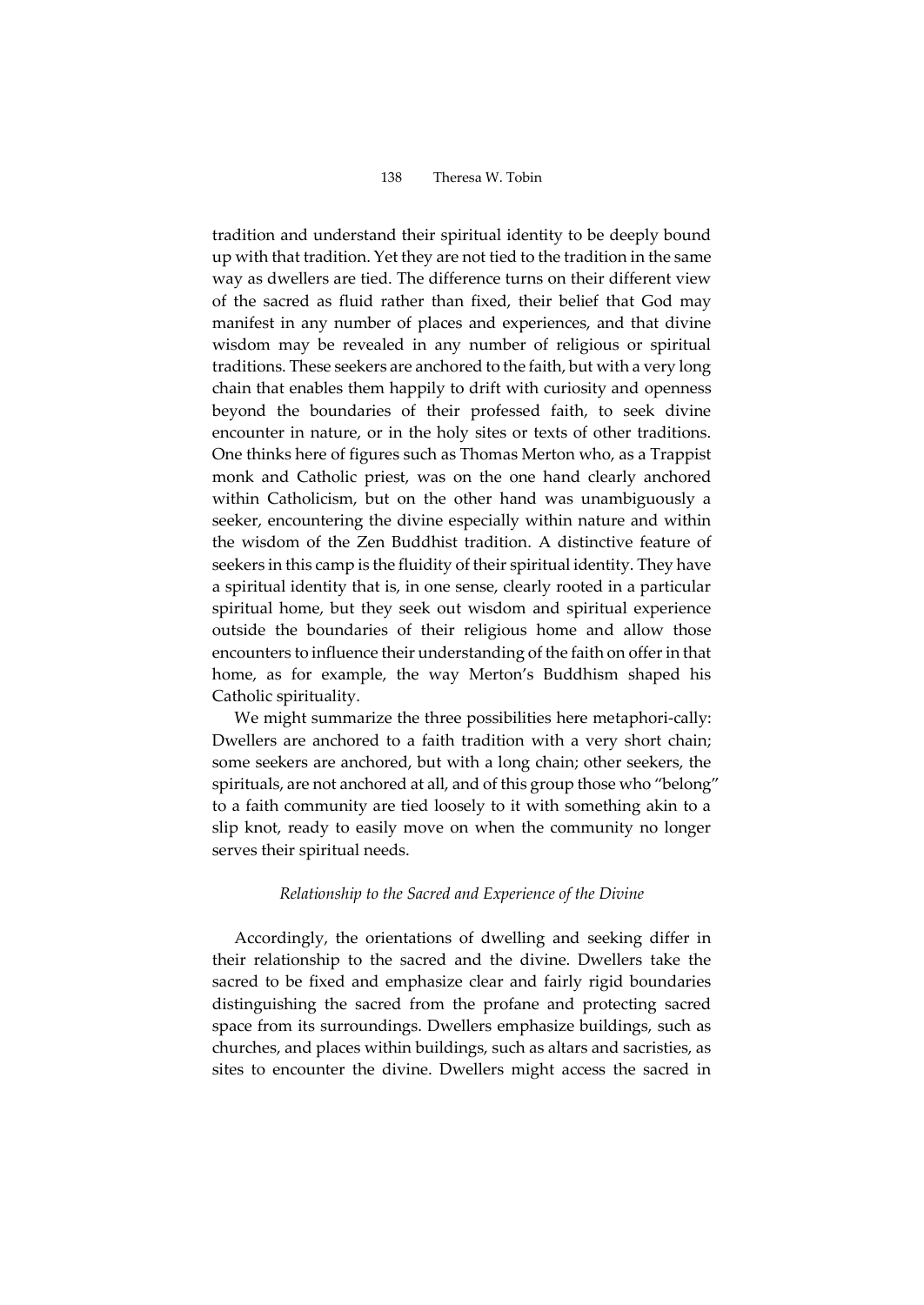Eucharistic adoration, for example, but not, typically, in the mundane activities of ordinary life. For seekers, by contrast, the sacred "is fluid, portable, and spirituality must be pursued with a sense of God's people being dispersed." <sup>13</sup> Seekers draw fewer or no boundaries demarcating the sacred from the profane. For seekers, rather "than being in a place that is by definition spiritual, the sacred is found momentarily" in almost any experience – even in activities like mowing the lawn or viewing a full moon.<sup>14</sup>

#### *Spiritual Formation and Faith*

Dwellers and seekers have distinctly different understandings of the process of spiritual formation and correspondingly different understandings of faith. For seekers, spiritual formation is a matter of an individual choosing her path, struggling to define herself in relation to the transcendent and to develop an authentic spiritual self. For dwellers on the other hand, the path has already been charted and spiritual formation involves conformity to rituals and rules in order to habituate oneself into a spiritual tradition already established and handed down. Whereas dwellers experience faith as an inherited given, seekers experience faith as something one strives for; it is not taken for granted, but is an option one has to choose.<sup>15</sup>

#### *Relationship to Religious Leaders and Institutions*

Seekers and dwellers also relate differently to religious authorities and institution. Christiansen offers an apt description of the spirituals (one class of seekers) on this score:

<sup>13</sup> Ibid., p. 4.

<sup>14</sup> Ibid., p. 5. These differences can also be seen in how seekers and dwellers relate to liturgy. Seekers typically don more casual attire, which "blurs the lines between liturgy and everyday life" whereas dwellers are more likely to dress up as an act of distinguishing liturgy from the everyday. And dwellers are likely to prefer a liturgy that is "highly uniform" and texts and music that emphasize heaven as a place where God is located and where believers are headed, whereas seekers are likely to resonate with liturgies that are highly variable and texts and music that deal more with momentary experiences of the divine in everyday life (*After Heaven,* p. 9).

<sup>15</sup> McLean, "Disjunctions in the 21st Century,*"* p. 5.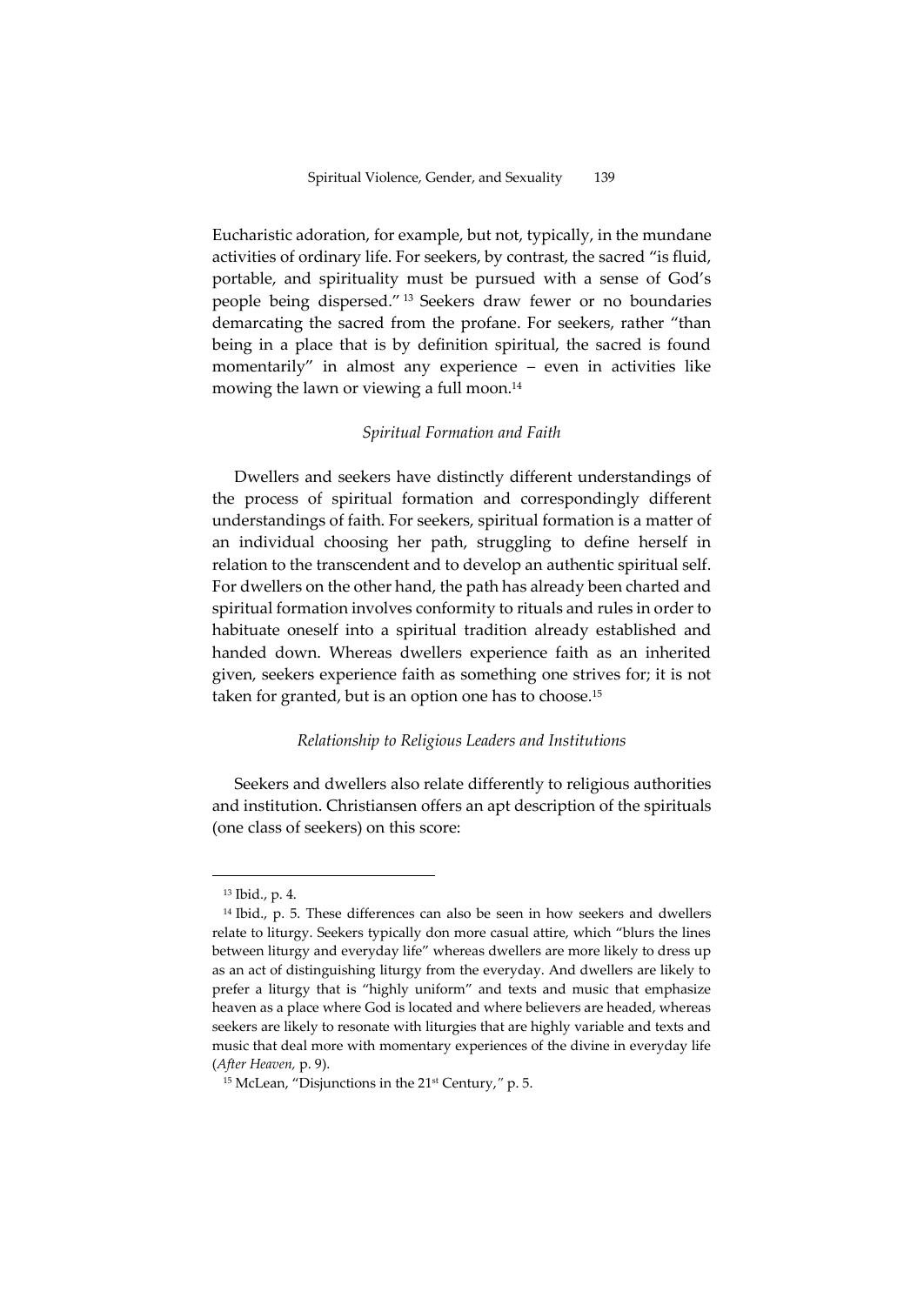What they reject is conformity in a rules-bound institution … They resist reinforcement of ritual distinctions between the ordinary faithful and the ordained. They want to explore the world of faith and plumb the depths of the spirit in the company of likeminded people. They welcome the company of the officially religious who can help them but balk at rigid orthodoxies, imagined or prescribed in the name of tradition. 16

Seekers who are more firmly anchored in a faith tradition may value its rules and traditions more deeply than the spirituals. Nonetheless, they are likely to emphasize the spirit of the law over the letter of the law, so to speak, and to value flexibility and adaptability over time rather than rigid constancy. Dwellers, by contrast, seek "the constant guidance available in a Church tradition and the desire to have this articulated as amply as possible" by religious authorities who are perceived as having spiritual and moral authority over and above the laity.<sup>17</sup> For dwellers, the church is at its best "not when it is questioning, adapting, changing, but when it stands firm on its ageold answers".<sup>18</sup> Dwellers appeal to the moral and spiritual authority or religious leaders for answers, and "see the long tradition of the Church and the certainties of its teaching, as the road to salvation."<sup>19</sup>

#### "*Believing Still" vs. "Believing Again"*

Taylor suggests another way of drawing distinctions between dwellers and seekers as between those who "believe still" and those who "believe again" respectively. One feature of the secular age, which is also the backdrop for this distinction, is allegiance to what Taylor calls the immanent frame. Those who "believe still" are those who have never bought entirely into the immanent frame, which understands the world and human experience to be completely explainable in terms of the causal laws of empirical science. For those who "believe still", religious faith has never been threatened by the

<sup>&</sup>lt;sup>16</sup> Christiansen, "Engaging the Spirituals," p. 18.

<sup>&</sup>lt;sup>17</sup> McLean, "Disjunctions in the 21<sup>st</sup> Century," p. 5.

<sup>18</sup> Taylor, "The Church Speaks," p. 20.

<sup>19</sup> Ibid.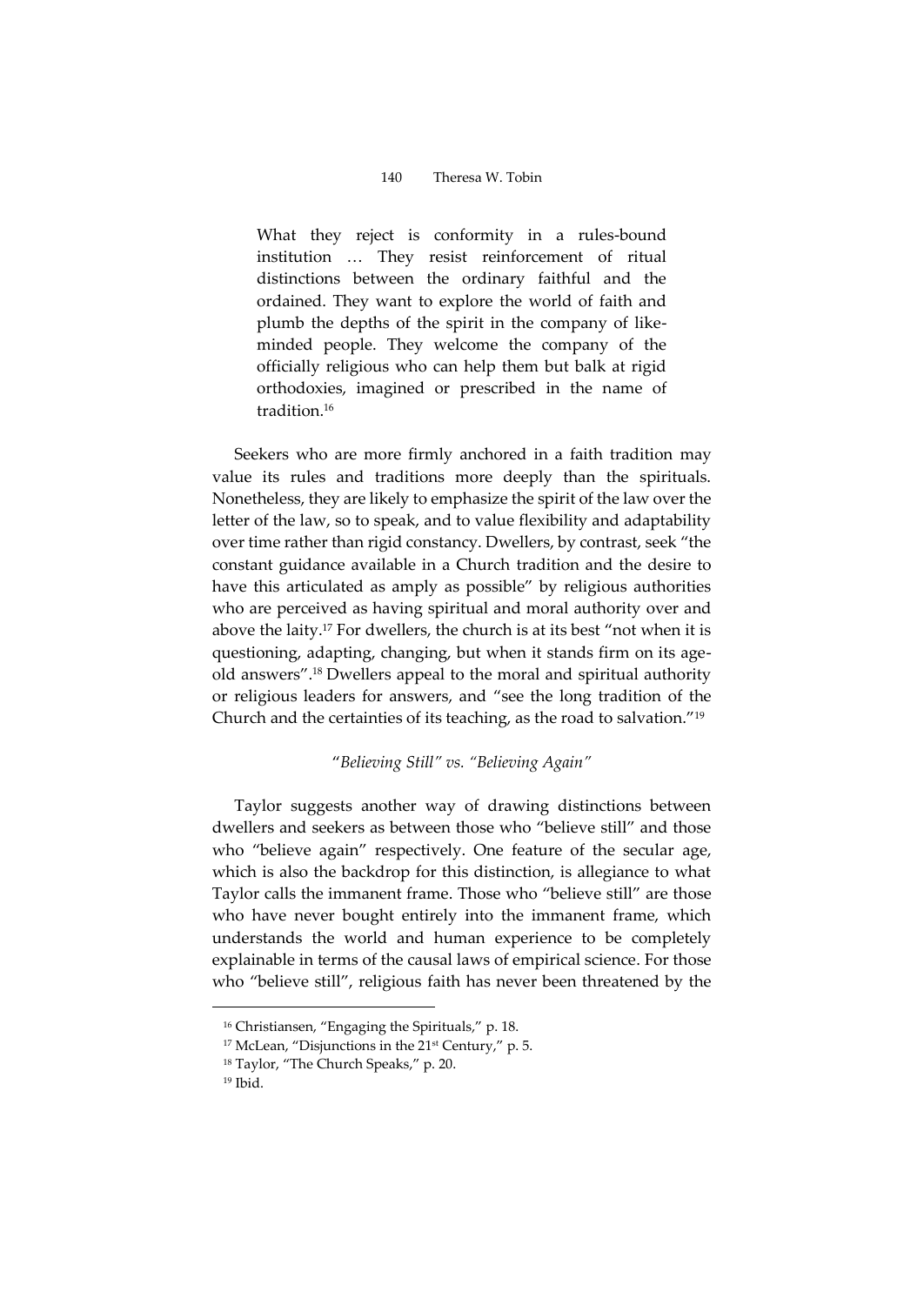immanent frame. Taylor likens these to the spiritual dwellers. Those who "believe again" are those who have questioned or confronted the real possibility that religious faith is not an appropriate or viable stance in the modern world, but who nonetheless come to believe that the there is something more in human experience than can be explained by the immanent frame, and so come to choose the stance of religious faith in a kind of conversion experience. Taylor likens these to the spiritual seekers.<sup>20</sup>

#### *Spiritual Orientation of Institutions*

Finally, religious institutions can also express a spiritual orientation that emphasizes either seeking or dwelling. Institutions which emphasize dwelling are "tightly bounded and hierarchical, prescribing behavior through a formalized set of rules; individuals [are] expected to conform to those rules, indeed, to internalize them."<sup>21</sup> By contrast, institutions which emphasize seeking involve "looser connections," encourage diversity and diffuse power arrangements, and maintain that "practical activity takes precedence over organizational positions. Rather than rules, symbolic messages prevail."<sup>22</sup>

## **3. Spiritual Violence**

Taylor posits that mistrust of the Church among spiritual seekers is rooted in their experience of a church that not only favors dwelling but that is hostile to seeking. He references Church teachings about women's ordination and homosexuality as two contemporary examples of the authoritarian, dogmatic attitude and tone the Church has taken, which has undermined its credibility with seekers. However grass-roots movements among American Catholic women and LGBT Catholics suggest that their mistrust of the Church is also rooted in their experience of spiritual violence perpetrated by the Church through these teachings. Taylor emphasizes epistemic and spiritual foreclosure in the way the Church presents its teachings as the problem; these movements emphasize the spiritual violence of the

<sup>20</sup> Taylor, "The Church Speaks," pp. 21-23.

<sup>21</sup> Wuthnow, *After Heaven*, pp. 8-9.

<sup>22</sup> Ibid., p. 9.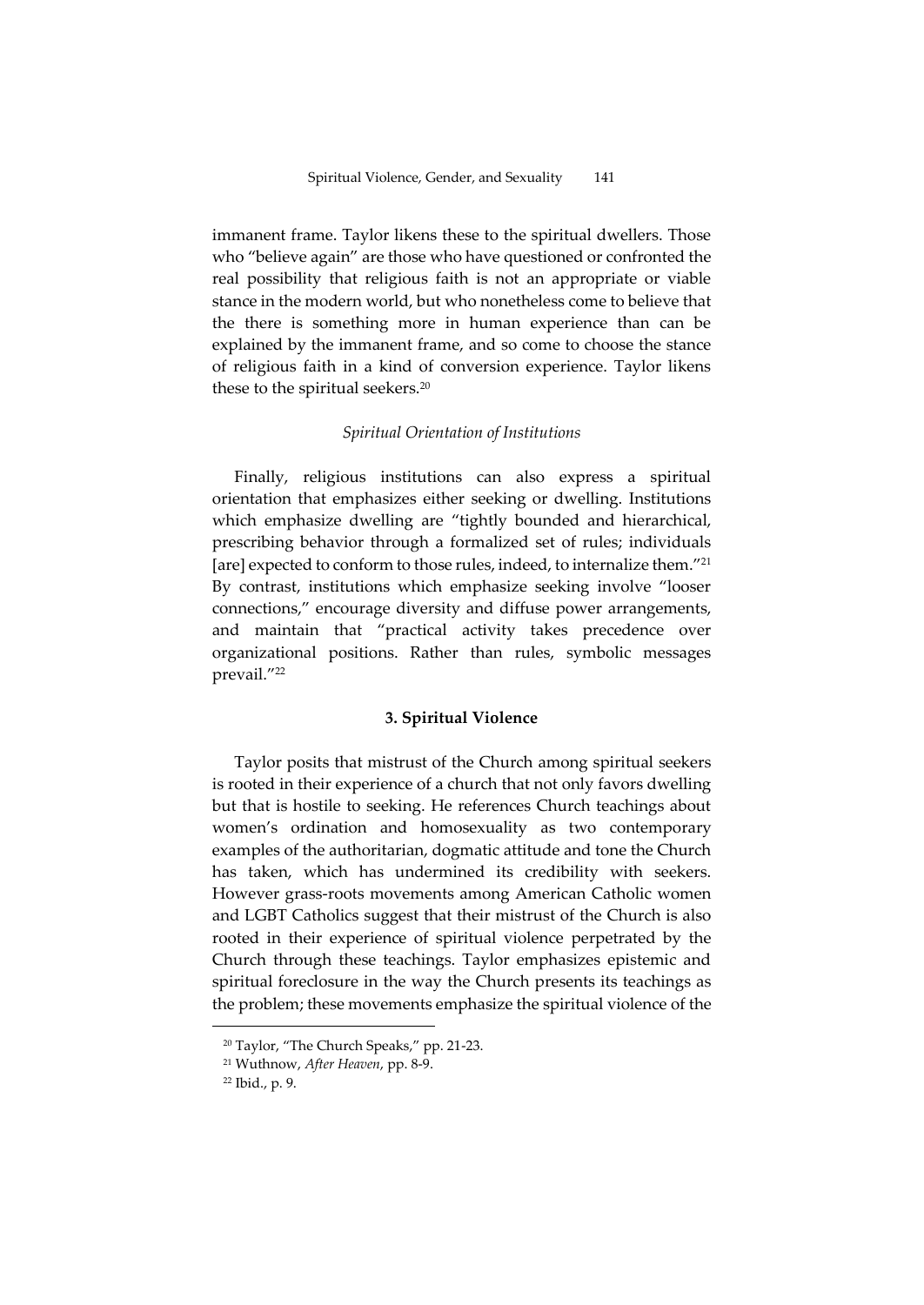teachings themselves and the double-violation of then being silenced or censured by Church leaders for questioning religious teachings that one experiences as spiritually abusive.

In the first decade of the 21<sup>st</sup> century, both Catholic women and LGBT Catholics used the term 'spiritual violence' to name a distinct form of violence that uses sacred objects, texts, teachings, or rituals to violate a person in her spiritual self and harm her relationship with God. Spiritual violence is violence in the sense of violation of persons and so has resonance with psychological violence to the extent that it can be inflicted without the use of physical force.<sup>23</sup> Yet spiritual violence is distinctively spiritual in terms of both its means, which are the symbols, texts or rituals that mediate a person's relationship with God, and in terms of what it harms, namely, a person's spiritual self – her sense of and posture toward the transcendent. The kind of spiritual violence members of these groups have identified manifests structurally. They are not charging that a particular Church leader or group has intentionally engaged in targeted acts of spiritual abuse, though some have. Rather, their claim is that the religious institution of Roman Catholicism is a spiritually violent place for women and LGBT persons because norms that violate the spiritual personhood of members of these groups partially constitute the institution, its traditions and rituals, and the understanding of God it promotes.<sup>24</sup>

In 2001, the LGTB Catholic group Dignity USA, teamed up with the interfaith group Soulforce, to launch a "Stop Spiritual Violence

<sup>23</sup> Elsewhere I propose that violating harms are agent-caused harms that express an attitude of disrespect toward or degradation of the other and are capable of inflicting deep and enduring damage to the self. Theresa W. Tobin, "Spiritual Violence" *under review.*

<sup>24</sup> Moreover, not all spiritually harmful institutional norms are violations. We have to distinguish between aspects of the institution that are violent and aspects of the institution that themselves may not be violating but that support violence. Sexist or misogynist interpretations of scripture are violent on my account because they are agent caused, express spiritually demeaning attitudes toward women, and are capable of extensively damaging the spiritual identities of women who pursue formation in this community. Theological teachings that valorize suffering as a way to draw closer to God may not be violating, even if it turns out they are otherwise psychologically or spiritually harmful, because they do not satisfy the disrespect condition of a violation. However, in conjunction with other aspects of the institution, these teachings may function to enable or support violence.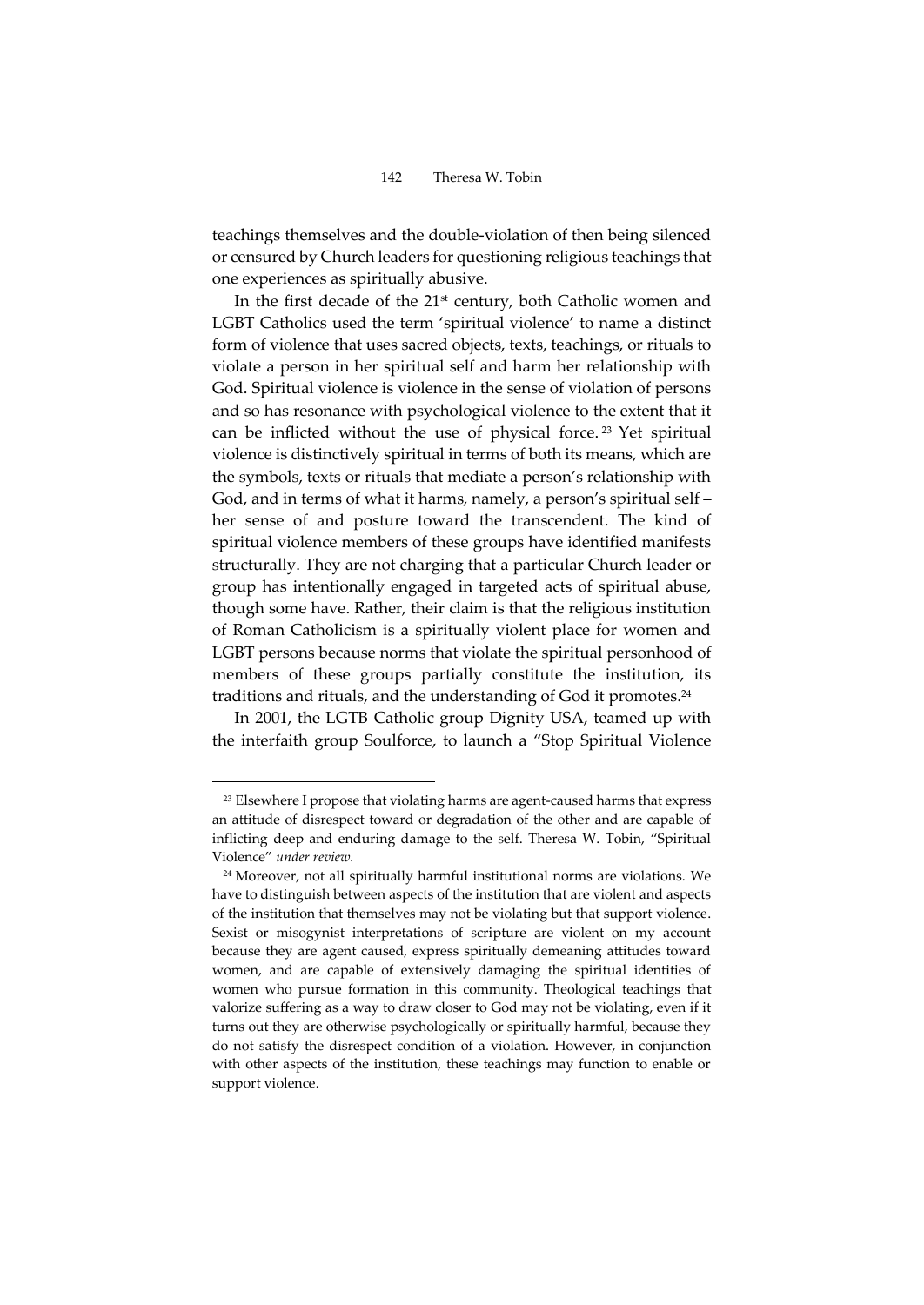Campaign." This campaign called on the National Conference of Catholic Bishops to end the use of sacred texts and religious teachings to advance false and degrading views about homosexual persons and relationships. In a press release about the campaign, the Rev. Mel White from Soulforce highlighted official Church teachings with which the group takes issue, which include those teachings that call "same-sex unions 'a deplorable distortion' and adoption by gay parents 'a grave danger'", as well as teachings that "describe homosexual orientation as 'objectively disordered' and homosexual acts as 'intrinsically evil.' … Vatican statements have reaffirmed the Church's views that homosexuals should not be allowed to adopt, teach, coach, be married, ordained, or serve in the military."<sup>25</sup>

The Executive Director of Dignity USA, Marrianne Duddy, charged that Church teaching about homosexuality amount to a kind of holy war against sexual minorities which has left "suicide, wasted lives, ruined relationships, broken families, discrimination and physical violence" in its wake.<sup>26</sup> The campaign draws special attention, however, to the distinctively *spiritual* harm LGBT Catholics endure when their faith and their relationship with God is damaged as a result of what Rembert Truluck calls the "pollution of spiritual resources." As Truluck puts it:

When policemen become criminals, what happens to law enforcement? When firemen become pyro-maniacs, what becomes of fire protection? When preachers and religious leaders become spiritual abusers and deceivers, what happens to faith, hope and love? The pollution of spiritual resources by homophobia and radical distortions of the truth about the Bible and God has cut off millions of people from the spiritual encouragement and help that they need and deserve.<sup>27</sup>

The "pollution of spiritual resources by homophobia and radical distortions of the truth about the Bible and God" which has cut off millions of people from loving communion with the divine is the

<sup>25</sup> http://www.archives.soulforce.org/2000/12/05/vatican-waging-holy-war-agai nst-sexual-minorities/.

<sup>26</sup> Ibid.

<sup>27</sup> Rembert Truluck, "Spiritual Violence" online at: http://www.whosoever.org/ v5i6/violence.html.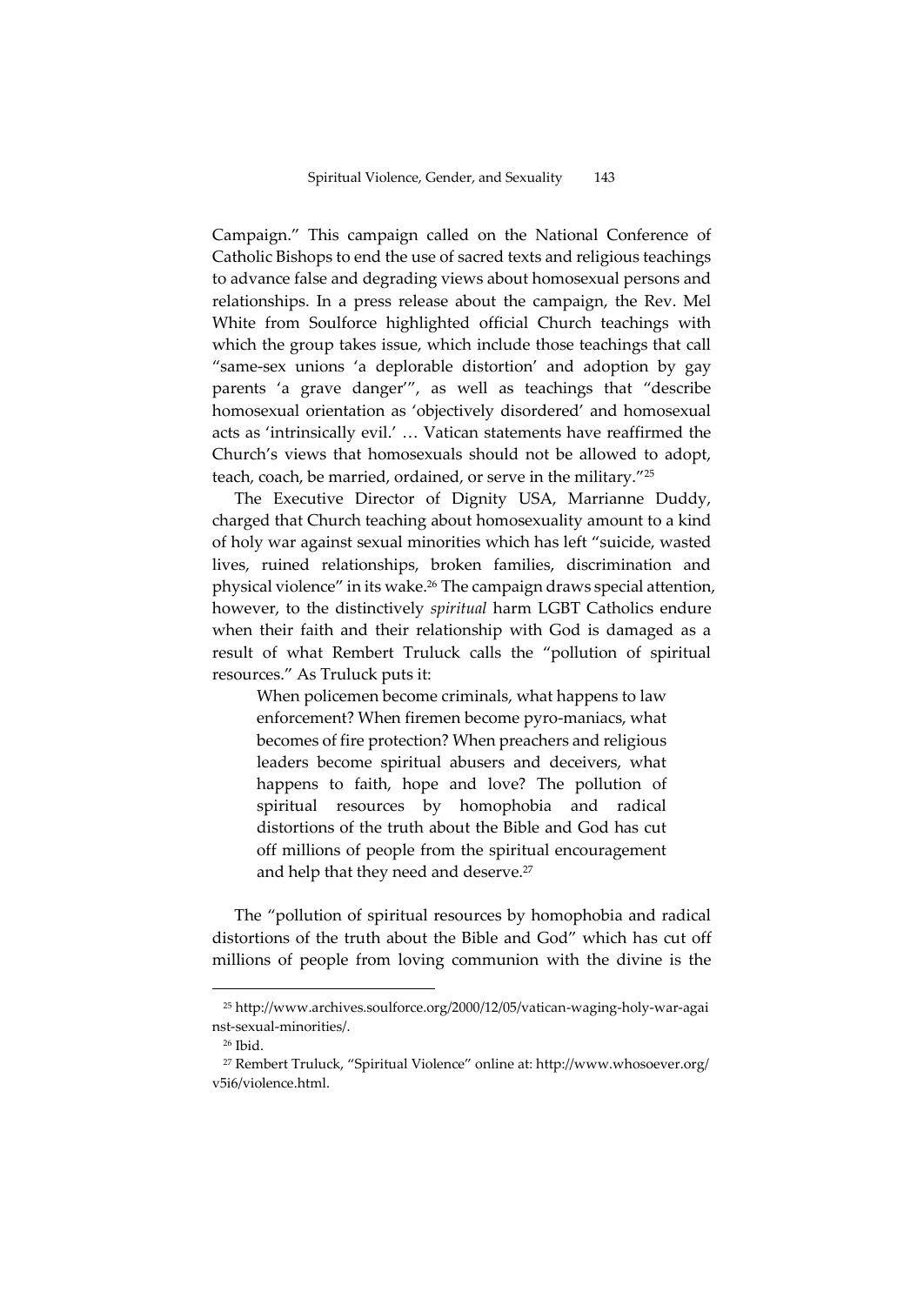phenomenon of spiritual violence. The sacred texts, symbols and worship practices through which a person comes to experience and know God are the very same means through which she is actively degraded and debased. When this happens, a person is at great risk of experiencing her degradation and debasement as delivered or sanctioned by God. Dignity USA and Soulforce are charging that spiritual formation through the Church places LGBT Catholics at risk of experiencing God as an abuser rather than as a loving presence, and encourages a relationship with God rooted in inappropriate shame and self-loathing, rather than humility, love, and gratitude.

Some Catholic women have leveled a similar charge that the Church perpetrates spiritual violence against women. In 2010, the Vatican released a document condemning the attempt to ordain women into the Roman Catholic priesthood as a crime, and as grave as the sexual abuse committed by Catholic clergy against children.<sup>28</sup> Church leaders were careful to distinguish these two crimes as different in kind: attempting to ordain women is a crime against the sacraments, whereas pedophilia is a serious moral offense. Yet the document designates both as *delictio graviora* – the most egregious sins in the Church – linking the two in perception even if not in fact, and giving the impression that within their respective domains the two are equally grave. Media outlets focused on this as a public relations debacle for the Church, but many Catholic women experienced profound spiritual and emotional pain upon hearing this report and some have called it a manifestation of spiritual violence against women. In a *National Catholic Reporter* editorial Jaime Manson writes this:

For women across the globe … this is a statement of profound spiritual violence against half of the human race already routinely victimized on the basis of their God-given anatomy …. [T]he church's statements only reinforce the idea that female bodies are not of equal value in the eyes of God, that they do not hold the same potential to be a sacred vessel of the life of God in our world …. Women, and those who attempt to ordain them, were classified as committing crimes against the

<sup>28</sup> http://visnews-en.blogspot.com/2010/07/modifications-made-in-normae-de. html.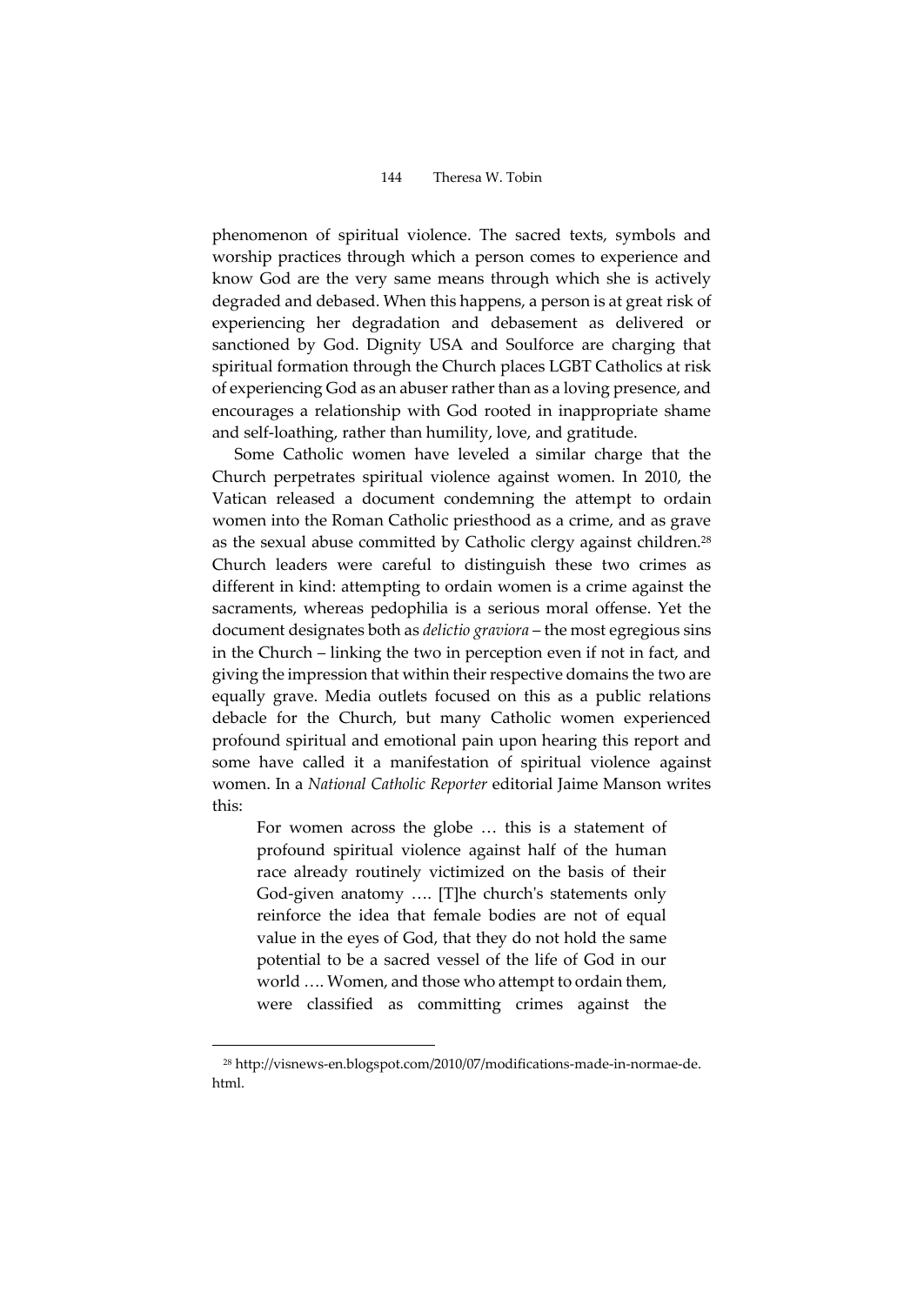sacraments. Such crimes are metaphysically serious in that they constitute any action that desecrates the Eucharist. Not only can God not work through the body of a woman, now, it seems, women's bodies actually defile the Eucharist …. [F]or those women struggling to worship or work in the Catholic Church, these latest norms demonstrate unequivocally a painful truth: the church can be, and often is, a very toxic place for women.<sup>29</sup>

Manson's charge is that Church officials build in to sacramental life the idea that women's bodies would defile or desecrate the Eucharist. Catholic women's pursuit of connection with the divine through the ritual life of their faith tradition is mediated by the message that their God-given material nature is defective, a sacramental pollutant, and that God Himself set things up this way. Individuals vary in their ability to resist or work around these influences, but Manson is charging that the church as an institution is spiritually violent to the extent that it erects spiritual obstacles to loving communion with God for women, and places women who pursue spiritual formation within its bounds at considerable risk of spiritual injury.

#### **4. The Spiritual Impact of Spiritual Violence**

In this section, I draw from both scholarly sources and victim testimony to examine more closely the spiritual injury that can result from the kinds of spiritual violation just described. I highlight elements of victim testimony that are suggestive of the person's spiritual orientation as either a seeker or dweller. These details serve as groundwork for exploring how a person's spiritual orientation as a seeker or dweller may impact her experience of spiritual violence, and conversely how experience of this kind of spiritual violation may impact a person's spiritual orientation as a seeker or dweller, both of which I take up in the next section.

<sup>29</sup> Jaime L. Manson, "New norms are much more than a PR disaster," in *National Catholic Reporter* online a[t http://ncronline.org/blogs/new-norms-are-much-more](http://ncronline.org/blogs/new-norms-are-much-more-pr-disaster)[pr-disaster.](http://ncronline.org/blogs/new-norms-are-much-more-pr-disaster)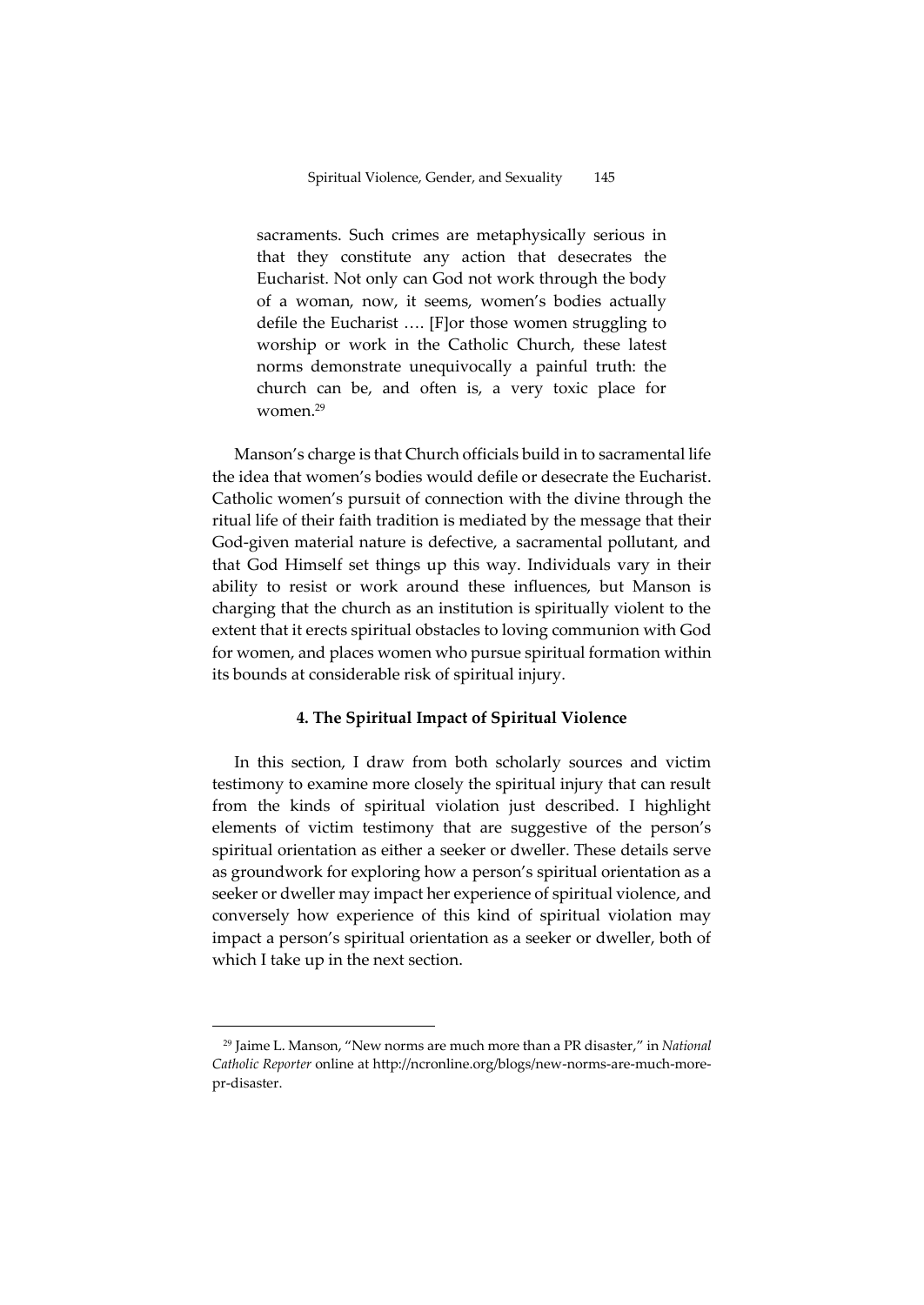#### *The Spiritual Impact of Spiritual Violence against Gay Catholic Men*

Dignity USA advocates for the spiritual wellbeing of lesbian, gay, bisexual, and transgender Catholics. Here I discuss the experiences of a well-known political blogger who is also a gay Catholic man and who has written quite publically about his own struggle to reconcile his gay identity with his Catholic faith identity.<sup>30</sup> In his 1994 essay, "Alone Again, Naturally" published in the *New Republic*, Andrew Sullivan presents a measured and quite moving account of his struggle to live authentically as both gay and Catholic, and chronicles the journey which eventually convinced him that the Church's position on homosexuality is deeply flawed and that it is, to use the language of this paper, spiritually violent.<sup>31</sup>

Sullivan recounts that although no one discussed it openly, but only in derogatory, veiled language, he learned early on from broader cultural influences, from his family, and from his Church that homosexuality was an abomination. At 15 years old, as he "filed up to the Communion rail to face mild-mannered Fr. Simmons for the umpteenth time" he asked God to help him with **"that**."<sup>32</sup> "That" was his as of yet unnamed but known homosexual orientation. Despite "knowing" at this early age that his sexuality was something to be ashamed of and something to hide, it was also something he took first to God.<sup>33</sup> For Sullivan the challenge was not "how to make what [he] *did* conform with what the Church taught [him] … but how to make who [he] was conform with what the Church taught [him]."<sup>34</sup> This

<sup>&</sup>lt;sup>30</sup> Lesbians, bisexual and transgendered persons likely experience spiritual violence differently from gay men given the complex interactions between gender identity and sexual identity within a larger context which valorizes maleness and masculinity but demonizes homosexual or bisexual orientation. Gay men may, for example, may experience relative privilege in so far as they function as men, whereas lesbians may suffer the double disadvantage of spiritual repression on the basis of both gender and sexuality. I do not intend the remarks in this section to be easily generalizations to all LGBT persons, although I imagine there are at least some similarities in the kinds of spiritual violation members of these groups experience.

<sup>31</sup> Andrew Sullivan, "Alone Again, Naturally," *The New Republic,* vol. 211, issue 22, 1994, pp. 47-55.

<sup>32</sup> Ibid., p. 47.

<sup>33</sup> Ibid.

<sup>34</sup> Ibid., pp. 47-48.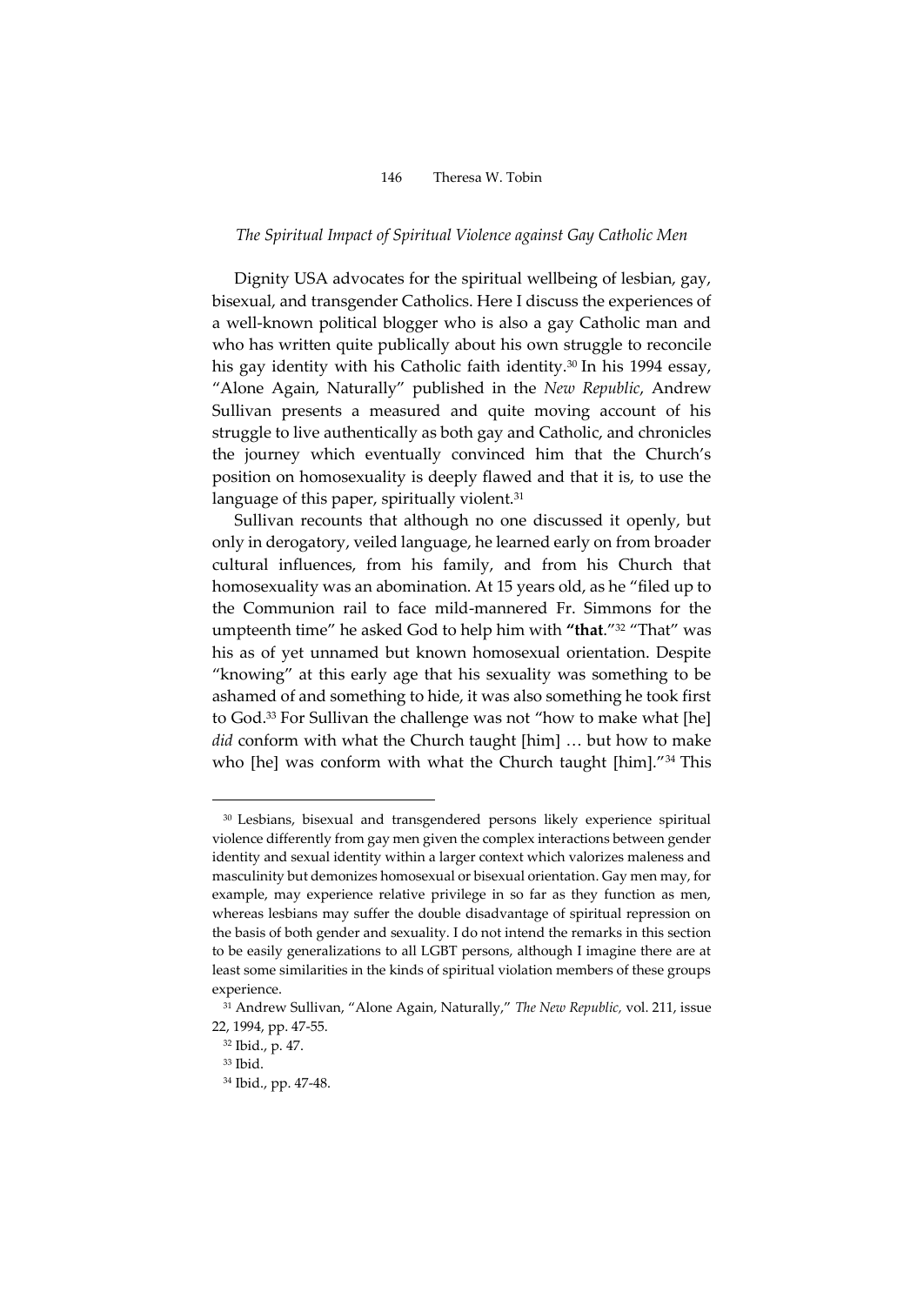distinction is important because it indicates that the struggle is not merely to modify behavior but to become a certain sort of self.

In his battle to make who he is comport with Church teaching about who he ought to be, Sullivan engaged in serious and prayerful study of the church's teachings on homosexuality. <sup>35</sup> Despite a deeper intellectual understanding of the Church's position, however, over time his attempts faithfully to live out these teachings led Sullivan to conclude that the Church was ultimately leading people into "two simultaneous and opposite directions: a deeper respect for homosexuals, and a sterner rejection of almost anything they might do," – the familiar, "Love the sinner, hate the sin" line.<sup>36</sup>

As an adolescent and young adult, Sullivan tried to tackle the "love the sinner, hate the sin" paradox by suppressing and denying his sexual identity, a move which had devastating consequences both for his psyche and for his faith. He found ways to "expunge love from life"; he developed "intense intellectual friendships" … but kept them "restrained in a carapace of artificiality to prevent passion from breaking out"; he "adhered to a hopelessly pessimistic view of the world" in order to explain his "refusal to take part in life's pleasures, and to rationalize the dark and deep depressions that periodically overwhelmed [him]." <sup>37</sup> The impact on his faith was equally stark. He describes his faith and his sexuality as entering a dialectic in which "faith propelled me away from emotional and sexual longing, and the deprivation that this created required me to resort even more dogmatically to my faith." <sup>38</sup> The struggle to suppress his sexual identity sparked "an intense religiosity that could provide me with the spiritual resources I needed to fortify my barren emotional life."<sup>39</sup> His faith took on a "caricatured shape, aloof and dogmatic, ritualistic and awesome. As time passed, a theological austerity became the essential complement to an emotional emptiness."<sup>40</sup>

Based on these experiences, Sullivan eventually concluded that,

<sup>35</sup> Ibid., pp. 51-52. Sullivan references in particular the 1975 "Declaration on Certain Questions Concerning Sexual Ethics" and the 1986 Pastoral Letter, "On the Pastoral Care of Homosexual Persons."

<sup>36</sup> Ibid., p. 52

<sup>37</sup> Ibid., p. 50

<sup>38</sup> Ibid.

<sup>39</sup> Ibid.

<sup>40</sup> Ibid.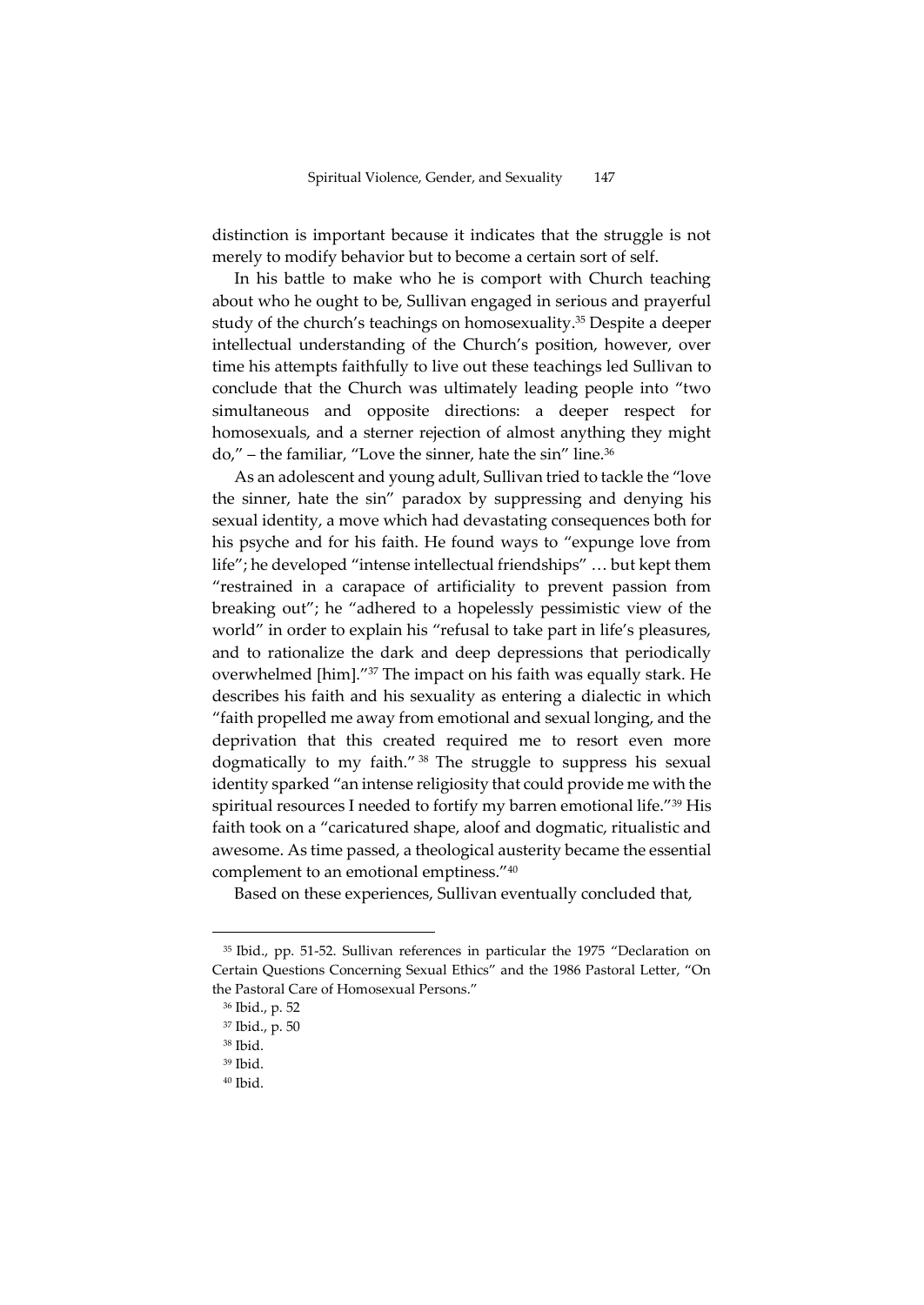… the Church's teachings created a dynamic that in practice led … to pathology; by requiring the first lie in a human life, which would lead to an entire battery of others, they contorted human beings into caricatures of solitary eccentricity, frustrated bitterness, incapacitating anxiety – and helped perpetuate all the human wickedness and cruelty and insensitivity that such lives inevitably carry in their wake. These doctrines could not in practice do what they wanted to do: they could not both affirm human dignity and deny human love.<sup>41</sup>

In Sullivan's experience, Church teaching on homosexuality encouraged a habitual renunciation of his most basic capacity to love, which led to the perversion of his spiritual and moral character and to disordered relationships both with other people and ultimately with God. The experiences Sullivan describes are what Rembert Truluck is referring to when he speaks of the "pollution of spiritual resources" which cuts a person off from loving communion with God. Sullivan did not come to reject official Church teachings about homosexuality

 $\overline{a}$ 

Here Sullivan points out that renunciation of homosexual emotional and sexual union is ultimately renunciation of a central aspect of a one's capacity to love.

<sup>41</sup> Ibid., 54. Sullivan targets specifically the comparison the Church draws between alcoholism and same-sex desire as analogously objective disorders. Both homosexuals and alcoholics are counseled to stunt the development and expression of their disordered conditions by renouncing homosexual acts and alcoholic acts, respectively. Yet the former has to do with one's fundamental capacity to love; the latter does not, and this difference makes all the difference. It is worth quoting Sullivan (p. 54) at length on this point:

<sup>&</sup>quot;If alcoholism is overcome by a renunciation of alcoholic acts, then recovery [still] allows the human being to realize his or her full potential, a part of which … is the supreme act of self-giving in a life of matrimonial love. But if homosexuality is overcome by a renunciation of homosexual emotional and sexual union, the opposite is achieved: the human being is liberated into sacrifice and pain, barred from the matrimonial love that the Church holds to be intrinsic, for most people, to the state of human flourishing … In other words, the gay or lesbian person is deemed disordered at a far deeper level than the alcoholic: at the very level of the human capacity to love and be loved by another human being, in a union based on fidelity and self-giving. Their renunciation of such love is not guided toward some ulterior or greater goal – as the celibacy of the religious orders is designed to intensify their devotion to God. Rather, the loveless homosexual destiny is precisely toward nothing, a negation of human fulfillment."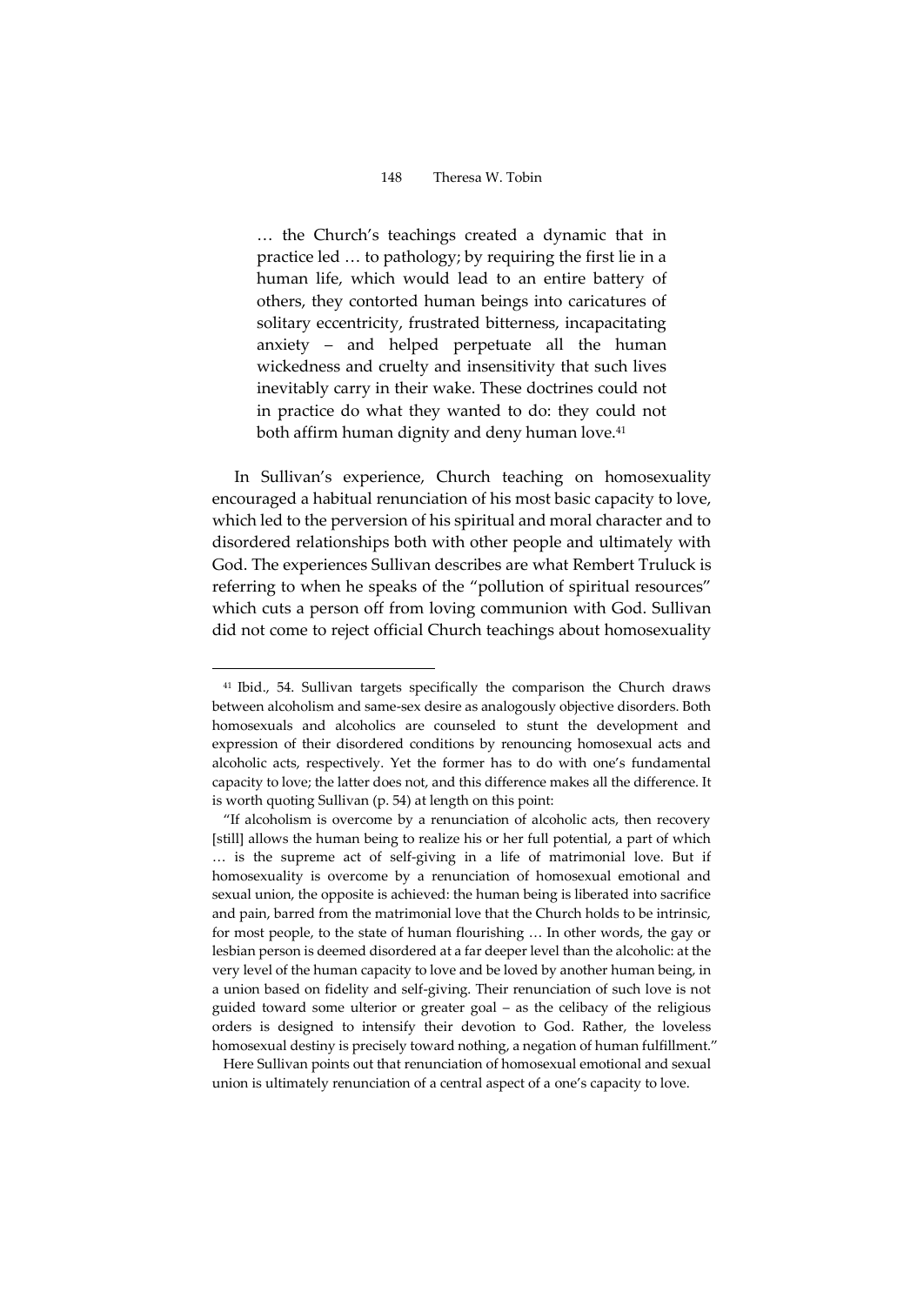because he found them intellectually confused (although he does marshal an argument to this end) but because his attempts to live out these teachings led to moral and spiritual pathology and ultimately to alienation from God and from other people.

#### *The Spiritual Impact of Spiritual Violence against Catholic Women*

Although official church teaching has long excluded women from the sacrament of Holy Orders, only in the last 40 years have a growing number of theologians examined the impact of this exclusion on Catholic women's spiritual experience.<sup>42</sup> In an early (1983) article on the topic, Sandra Schneiders discusses, in particular, women's experience of sacral unworthiness and spiritual inferiority. <sup>43</sup> Sacral unworthiness is the sense that simply in virtue of being female one is unworthy to participate or assist in sacramental life. Since women's exclusion from ministry is justified as God's will, God's own design, which Church officials could not alter even if they wanted to, <sup>44</sup> women's relationship with God easily may be shaped by the belief that their spiritual inferiority and sacral unworthiness is also God's will.

<sup>42</sup> See for example, Rosemary Radford Reuther, *Sexism and God-Talk: Toward a Feminist Theology* (Beacon Press, 1983); Elisabeth Schussler Fiorenza, *Violence against Women*, ed. with M. Shawn Copeland. *Concilium (*Maryknoll, NY: Orbis, 1994), *The Non-ordination of Women and the Politics of Power*, ed. with Hermann Häring (Maryknoll, N.Y.: Orbis, 1999), and *In the Power of Wisdom: Feminist Spiritualities of Struggle*, ed. with M. Pilar Aquino (Maryknoll, NY: Orbis, 2000); and Elizabeth A. Johnson, *She Who Is: The Mystery of God in Feminist Theological Discourse* (New York, N.Y.: Crossroads Press, 1992).

<sup>43</sup> Sandra M. Schneiders, "The Effects of Women's Experience on Their Spirituality," *Spirituality Today*, vol. 35, no. 2, 1983, pp. 100-116.

<sup>44</sup> The *Catechism of the Catholic Church* sets this out clearly, quoting the decree *Inter insigniores*:

Only a baptized man (vir) receives sacred ordination. The Lord Jesus chose men (*viri*) to form the college of the twelve apostles, and the apostles did the same when they chose collaborators to succeed them in their ministry. The college of bishops, with whom the priests are united in the priesthood, makes the college of the twelve an ever-present and ever-active reality until Christ's return. The Church recognizes herself to be bound by this choice made by the Lord Himself. For this reason the ordination of women is not possible. (http://www.vatican.va/ archive/ENG0015/\_P4X.HTM#2O. No. 1578 &1579.)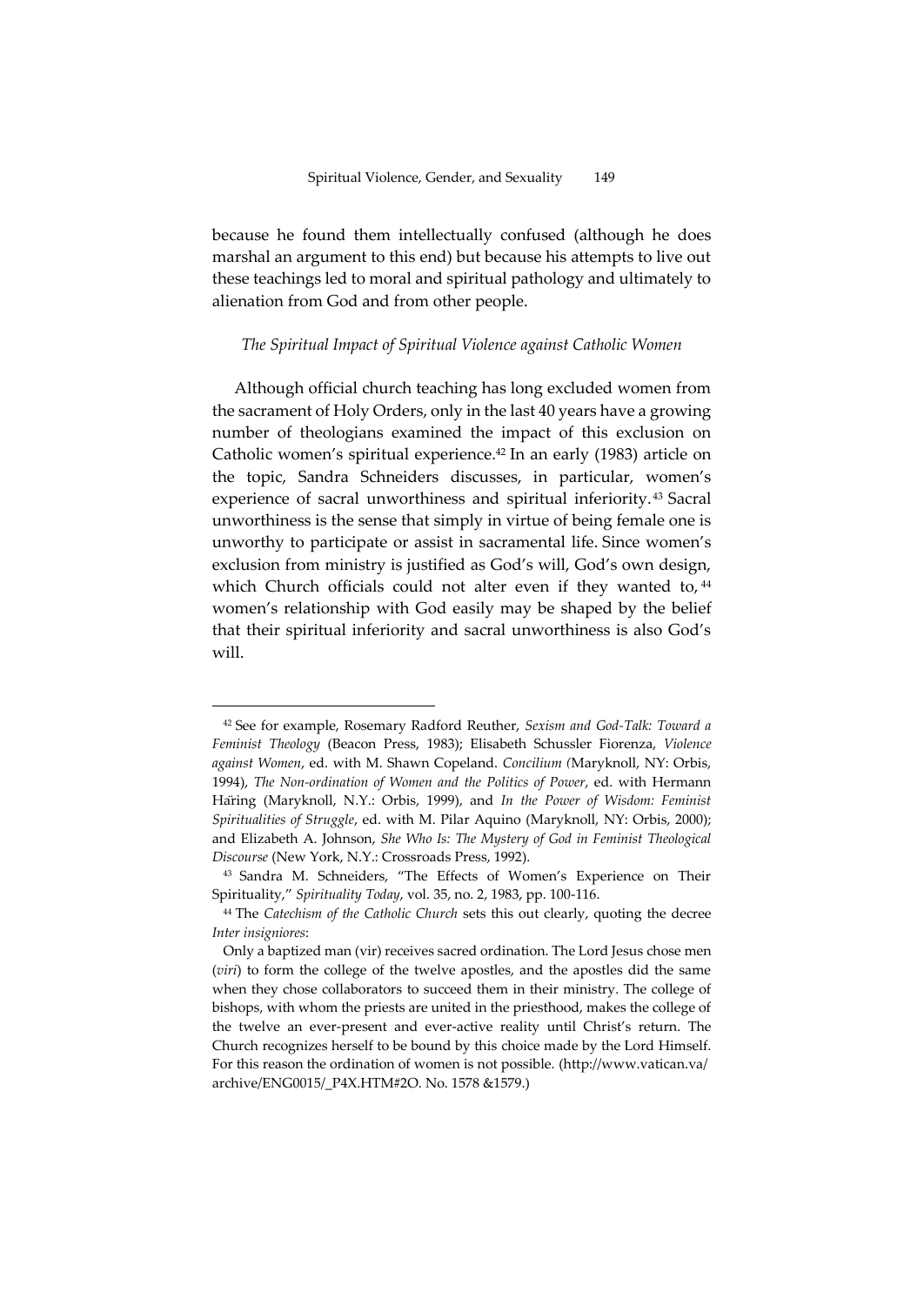The wound of sacral unworthiness is deepened by another characteristic feature of Catholic ritual life, namely, the presentation of God in almost exclusively male terms – what Schneiders calls the "divinization of maleness" – despite the lack of scriptural support for this practice. Scripture provides numerous images of God, many of which are feminine and some of which are female personifications,<sup>45</sup> but staunch resistance by Church leaders to proposals for more inclusive liturgical language, or even just the bristling of ordinary lay people when one refers to God as "she" indicates how effectively the official Catholic imagination has been shaped by a male God, and the hard work one has to do to liberate oneself from these imaginative limits.<sup>46</sup> This divinization of maleness coupled with an exclusively male priesthood encourages the spiritual imagination to equate God with male, and conversely to equate male with God, with potentially devastating spiritual consequences for women. As Schneiders explains:

Perhaps the most profoundly destructive is the deep sense of exclusion from the divine that women imbibe … God, to women, is man "writ large." Men are God "writ small." God and man belong to the same order of things and from that order women are excluded … A second negative effect on women's spirituality … is that women (and men as well) have most often experienced God the way they have experienced men. They admire, depend upon, and defer to God. But they can also be dominated, used, undervalued, and basically despised by God. They are ever guilty, a nuisance, and can justify themselves only by unrelenting service, continual performance, and lowly self-effacement.<sup>47</sup>

Women who pursue spiritual formation in such an environment are at risk of "imbibing" a sense of their own divinely ordained inferiority as a central aspect of their spiritual self, which informs how they relate to both God and other people. They are at risk of experiencing God as either authoring or reinforcing broader cultural

<sup>45</sup> E.g. Is. 66:13; Is. 49:15; Psalm 131:2.

<sup>46</sup> See Elizabeth A Johnson, *She Who Is,* especially chapter 1.

<sup>47</sup> "The Effects of Women's Experience," p. 101.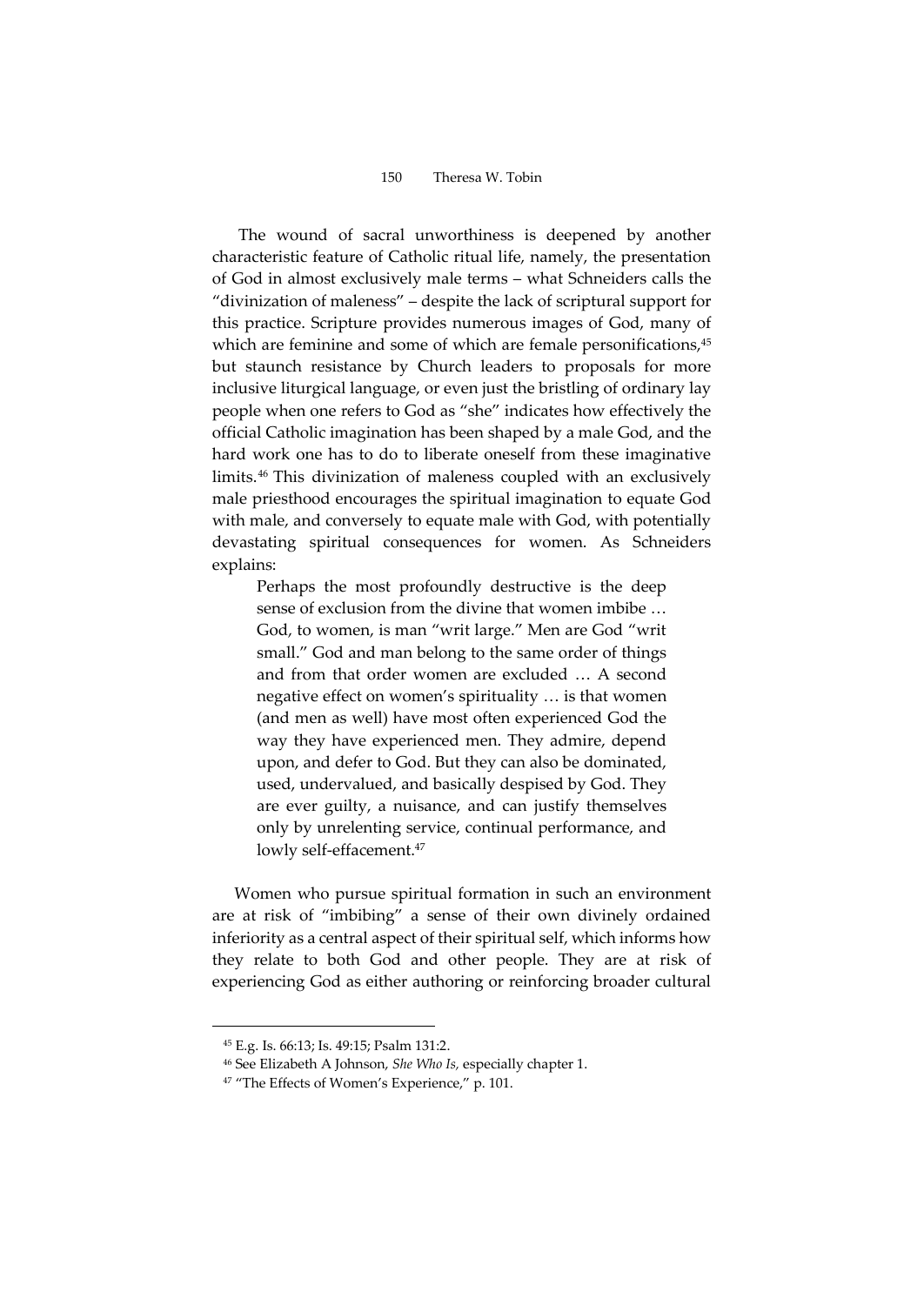messages of female inferiority, and they are in turn at risk of experiencing themselves as undervalued or even despised by God.<sup>48</sup>

It is into this long history of conceptual devaluation of women around which sacramental life has been built that Jaime Manson's editorial charging the Vatican with spiritual violence against women fits. Women's exclusion from Holy Orders along with whatever spiritual injuries that exclusion may inflict is not new. Manson's concern is that this most recent Vatican declaration packs a new spiritual punch and with even more brutal spiritual force. The new message does not merely re-emphasize exclusion; it emphasizes the stronger position that women's bodies are sacramental pollutants and would desecrate the Eucharist. This message strengthens the divinization of maleness and sense of sacral unworthiness that places women at risk of experiencing God as hostile or abusive.

Michelle Casey's<sup>49</sup> experience reveals the profound spiritual injury to women that can result from spiritual formation within a religious institution that encourages a sense of sacral unworthiness and spiritual inferiority in women. Casey's descriptions of her early spiritual life are descriptions of a dweller. She was a rigidly rulefollowing cradle Catholic who pitied her non-Catholic associates who she believed were hell bound. Faith was a matter of conforming to Church rules and teachings, which instructed her especially in how to be a "good girl" in God's eyes. Being a good girl had a lot to do with sexual purity. Casey's faith was based on fear of God's punishment should she step out of line, and on the sense that as a girl she was especially prone to sexual sin. Since she could not change the fact that she was a girl, she says she spent the bulk of her life trying to justify herself to God by putting herself down, belittling and judging herself as a way of making restitution with God.

In 2002, when the clergy sexual abuse crisis broke publicly, Casey experienced an enormous sense of betrayal that she likened to a major

<sup>48</sup> For a good recent summary of this conceptual history see, Margaret Farley, *Just Love: A Framework for Christian Sexual Ethics* (New York, N.Y.: Continuum International Publishing Group, 2006).

<sup>&</sup>lt;sup>49</sup> The name Michelle Casey is a pseudonym for the women who shared with me the experiences recounted here and who gave me permission to share these experiences without using her name. All paraphrasing of her experiences and direct quotes attributed to Casey reference unpublished interview transcripts from December 6th, 2013, Milwaukee, WI.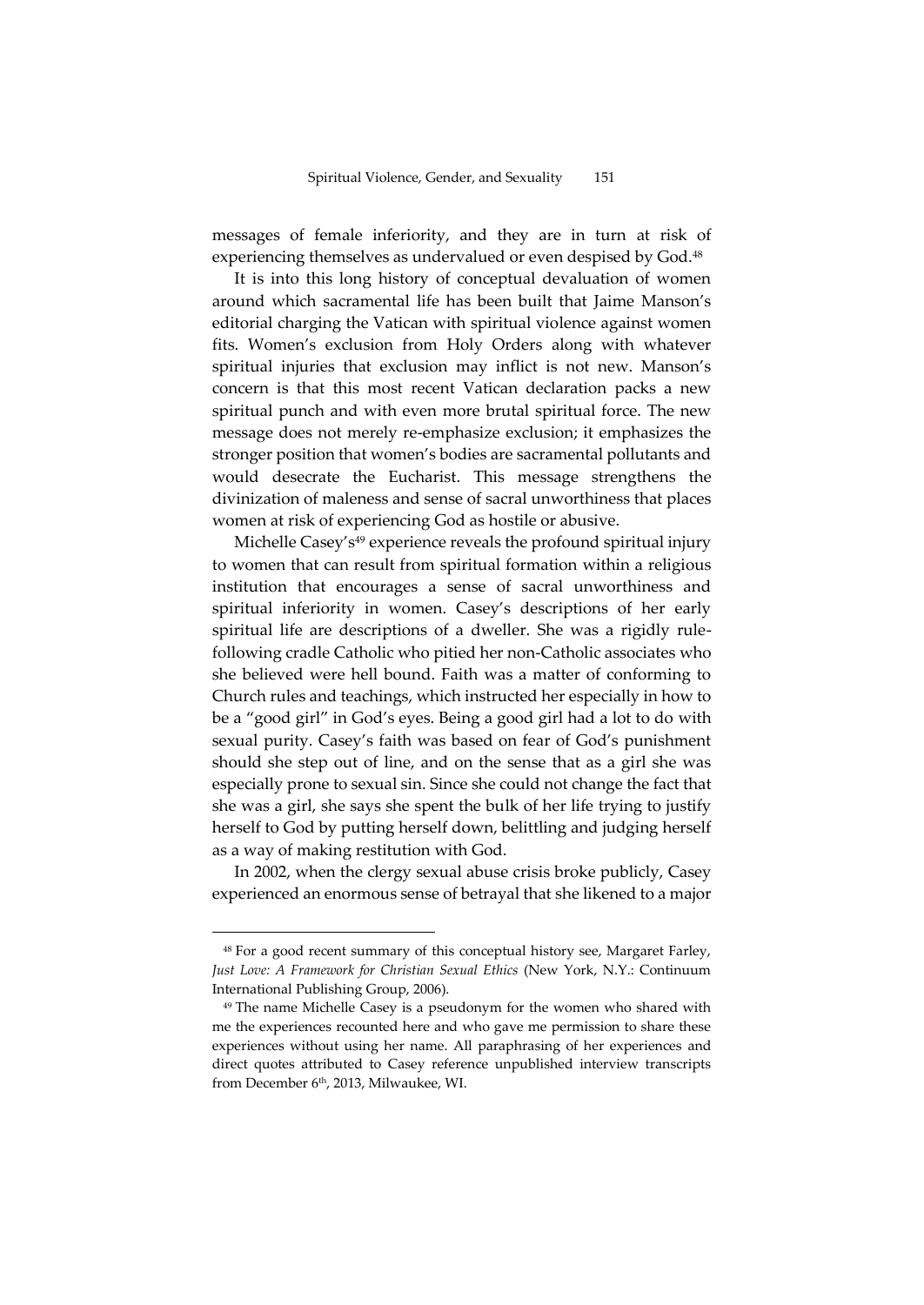infidelity, as if she discovered that her husband had been unfaithful for the entire 50 years of their marriage. Casey was not a direct victim of sexual abuse, but she had spent her whole life fearfully obeying priests and trying to live out the teachings of the Church and all along Church leaders were violating those teachings in the grossest way while condemning lay Catholics and women in particular as hell bound for the smallest transgressions. Her trust was so completely shattered that she left the Church and began what she described as a quest of spiritual seeking.

A few years into this spiritual quest Casey attended a non-religious women's retreat. On the first evening, facilitators led participants in an introductory exercise in which they asked participants to "kneel down and pray before your god." The idea was to get people prereflectively in touch with what "gods" anchor their pursuit of meaning and purpose. The image that came immediately into Casey's mind, and that she could not shake no matter how hard she tried to imagine something else, was an image of the Roman collar. Casey was stunned by the exercise because she realized that the "god" she had worshipped for over sixty years was "the priest." The spiritual violation Casey endured led to a form of idolatry in which she worshiped not God, but priests who had shepherded her into a "faith" based on fear, anxiety, and a deep sense of shame about being a woman. Casey described the exercise as both freeing because it revealed a crucial truth about her life, and devastating as she faced a terrible realization that her spiritual capacities had been recruited over the course of a life-time to support her own degradation and to lead her away from loving relationship with God.

#### **Spiritual Violence, Seeking, and Dwelling**

Thus far I have tried to foreground spiritual violence as an overlooked mode of violence perpetrated against women and LGBT persons by the institutional Church. The experiences members of these groups are naming as spiritual violence are not new, but the more public naming of these experiences as a form of Church-based violence is new. I have suggested that experience of spiritual violence is a significant source of mistrust of the Church among members of these groups. But victims' experiences of this mode of violence have not been uniform and the lenses of seeking and dwelling may shed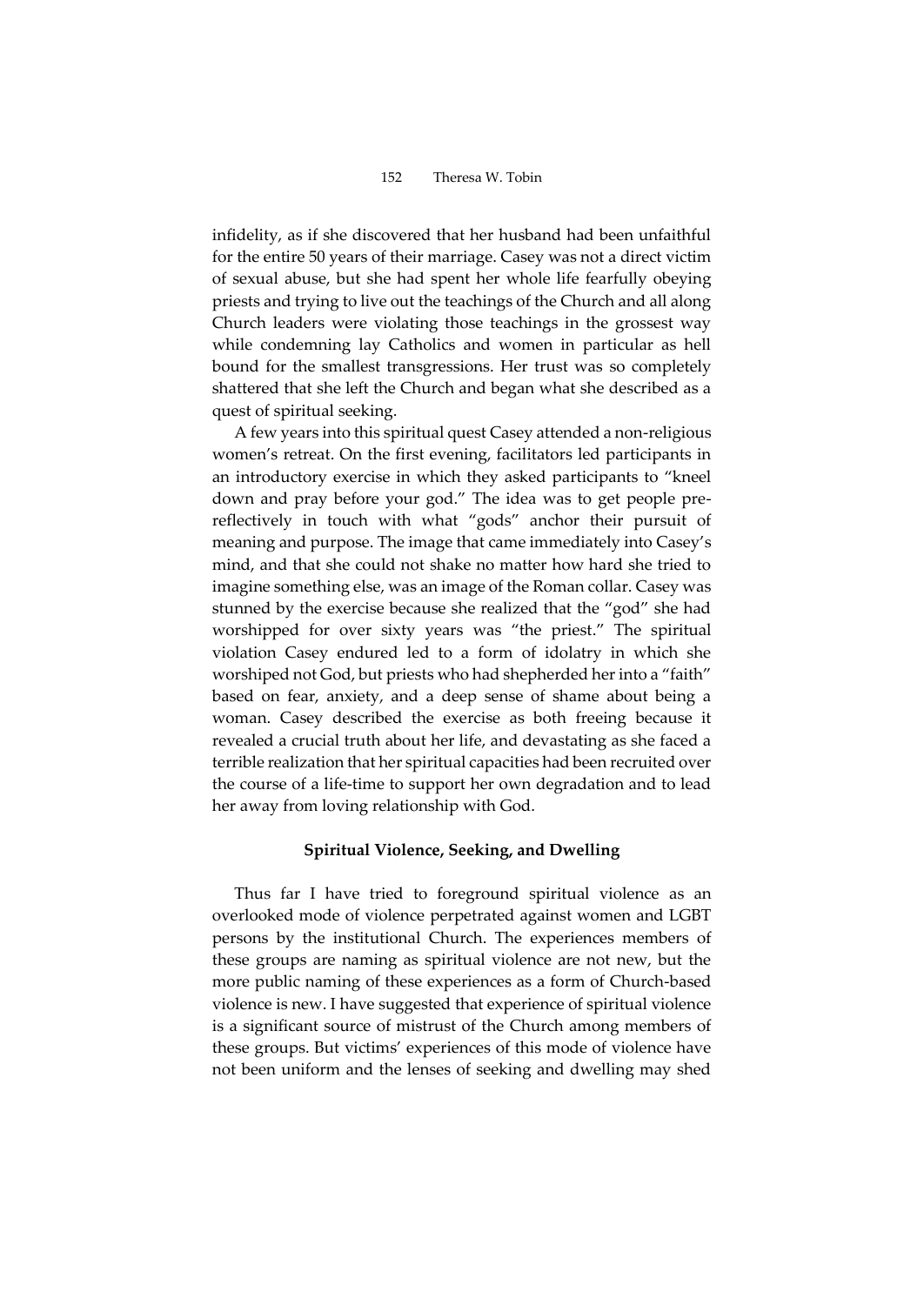some light on these divergent responses. In this section, I examine the experience of spiritual violence through the lenses of seeking and dwelling and, conversely, the disjunction between seekers and dwellers through the lens of spiritual violence. Specifically, I explore how one's spiritual orientation as either a dweller or seeker may influence one's experience of and responses to structural spiritual violence, as well as how the experience of spiritual violence may influence one's spiritual orientation and specifically how it may be an important source of the rise in the number of seekers among American Catholics. I use the term 'explore' quite literally here. This section is exploratory and suggestive. I am not intending to tell a causal story about influences or to present empirically verified correlations – this is not an account of how these phenomena in fact influence each other, but an exploration of how they may do so. Nonetheless, these reflections offer important considerations for a Church interested in bridging a perceived disjunction between seekers and dwellers and for discerning how it might relate spiritually to both.

### *Impact of One's Spiritual Orientation on One's Experience of Spiritual Violence*

*Dwellers:* It may be more difficult for dwellers to perceive structural spiritual violence than it is for seekers to perceive it, because a dweller's threshold for conscious experience of violation is likely much higher than a seeker's threshold. This is in part because a dweller's spiritual identity is so wholly constituted by, and in a fairly rigid and fixed way, the norms, rules, and ritual practices of the institution. To perceive violation built into these norms is a serious threat to the spiritual self who is so deeply constituted by them. There is, as it were, a great incentive of self-protection not to see the flaws in the structure, since it is just a short step then to see the flaws in the self that has been so thoroughly constituted by the structure.

The dweller's orientation, then, may shape her experience of structural spiritual violence in at least one of two ways: internalization or compartmentalization. Dwellers may be more likely than seekers to internalize the harm of spiritual violation because their spiritual orientation does not permit questioning and does not emphasize the search for spiritual authenticity, but instead emphasizes conformity to and habituation into the ritual life of the community. Michelle Casey's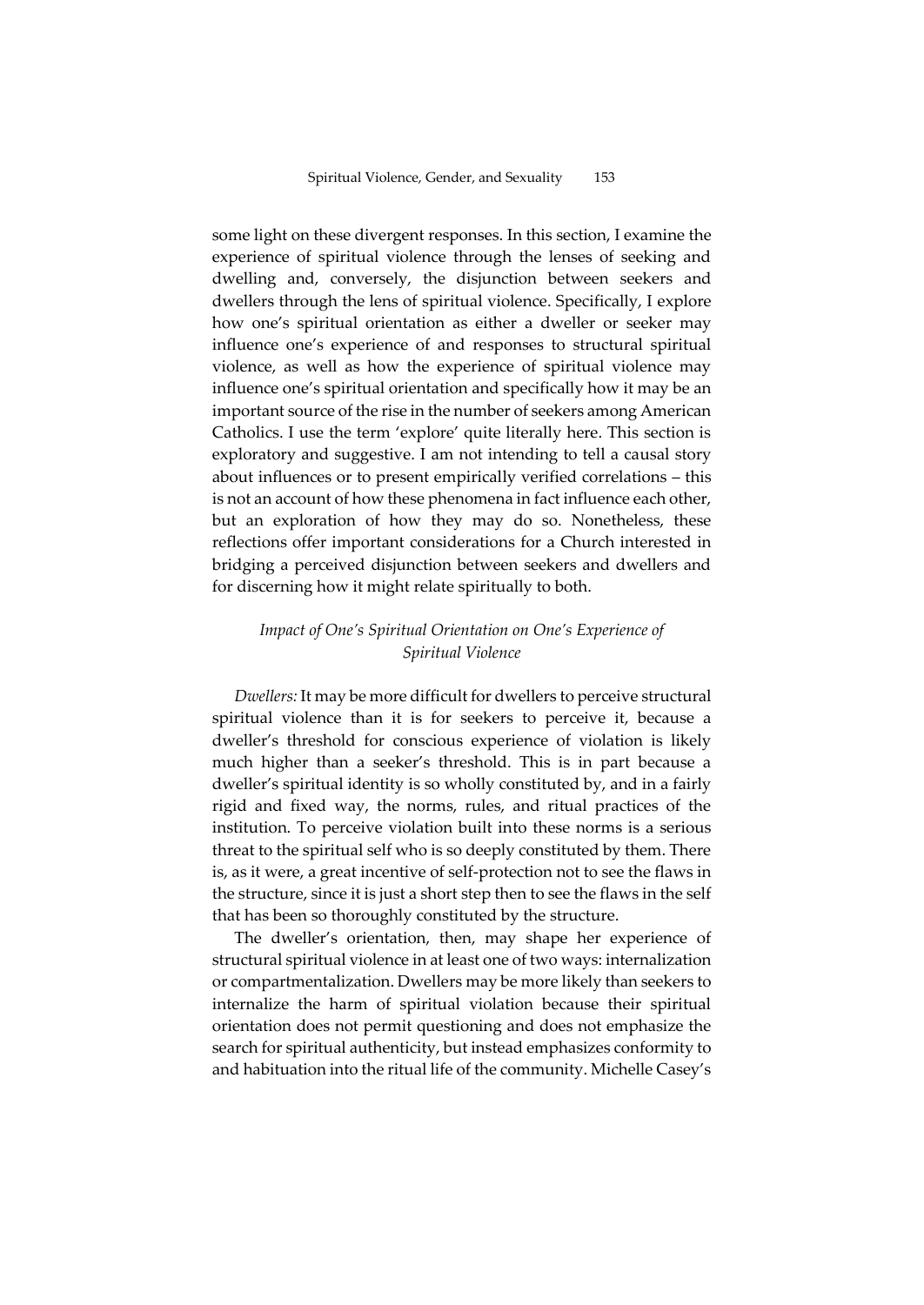early experiences of formation seem to exemplify this. Dwellers who internalize the harm may deny charges of structural violence and typically come to endorse and defend the violating norms. Moreover, if one internalizes the harm, she may not consciously experience spiritual violation but may nonetheless suffer from some of its effects as these are borne out in her spiritual personality. The young Andrew Sullivan who attempted to live out Church teachings about homosexuality might be an example of this response. Initially he did not overtly experience violation, but he suffered nonetheless from latent spiritual angst, a spiritual self-marked by dishonesty, anxiety, and bitterness and a deep sense of self-loathing, which he later came to realize where the consequences of attempting to live within a spiritually violent structure – one that could not both affirm human dignity while denying his capacity to love. Other dwellers respond to structural spiritual violence by compartmentalizing spiritual experience, attempting to maintain faithful commitment to the Church and its teachings and simply ignoring or shelving those aspects that pose a potential threat to one's spiritual self. The likely makes for a fragmented spiritual self who may experience residual or latent spiritual angst often just below the surface, but nonetheless people in this camp manage to dwell, albeit not entirely at ease by compartmentalizing.

One might object at this point that my analysis forecloses the possibility that someone might escape violation from structural spiritual violence altogether, and through very thoroughgoing conformity to the rules and traditions of the Church cultivate a loving communion with the divine and a healthy spiritual self. Indeed, some dwellers will deny that the structure is violent and resent the charge that their denial is a sign that they have internalized the harm and so are operating with a kind of false consciousness. Individual resilience to structurally inflicted violence varies, and some people for a variety of reasons may escape conscious experience of violation.<sup>50</sup> In the case

<sup>50</sup> In a four-part series of organized discussions entitled "More Than a Monologue. Sexual Diversity and the Catholic Church" (sponsored by Fordham University, Yale Divinity School, Union Theological Seminary and Fairfield University) an array of perspectives on these issues were shared, including responses from gay and lesbian Catholics who do not experience Church teaching on homosexuality as violating. For access to panel presentations: http://digital.lib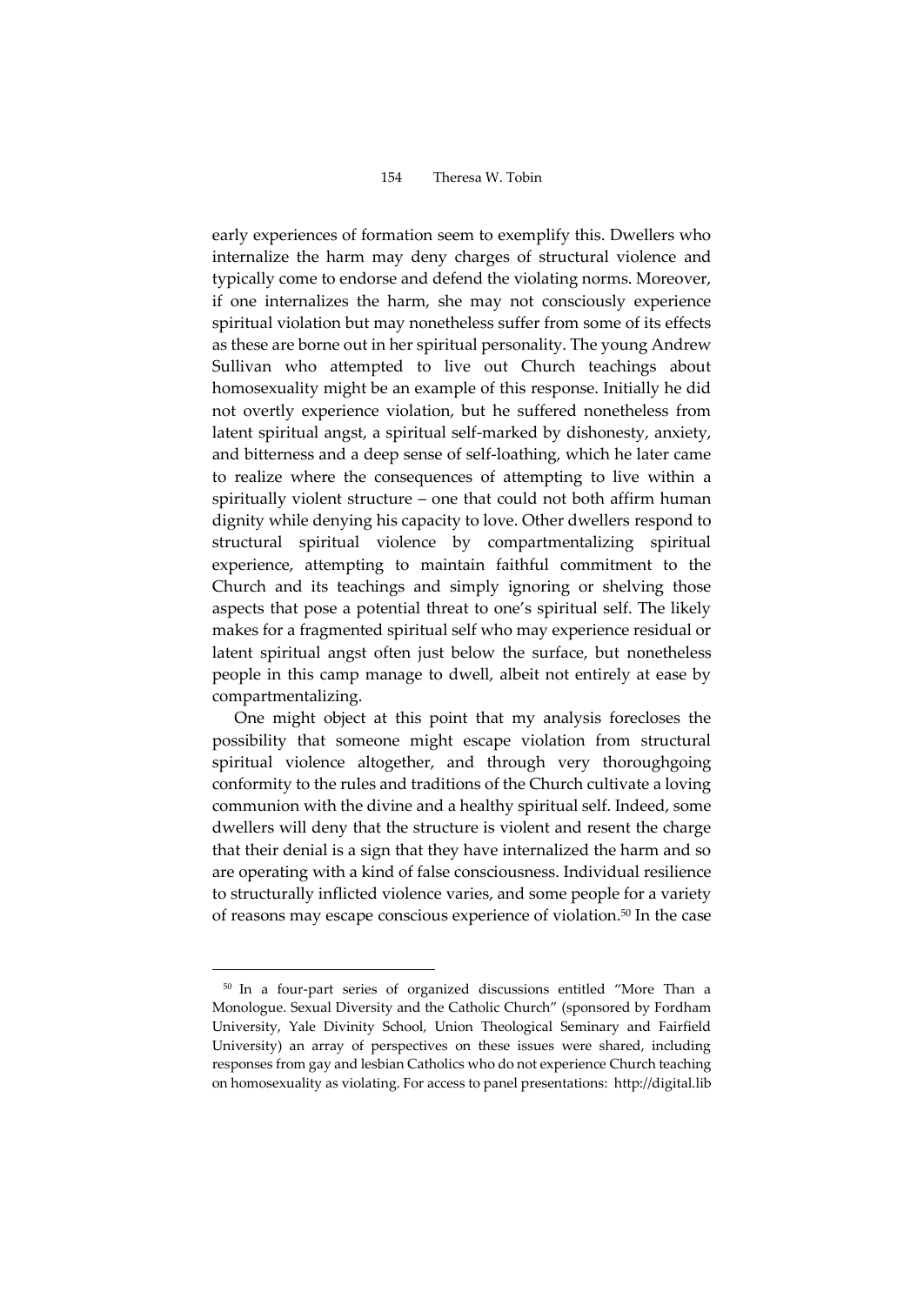of structural violence, however, one cannot look exclusively at individual conscious experience; one has to look at how the structure functions to produce a set of options for the believer, none of which is entirely free from violation. That is, a structure is violent if that structure leaves open no non-violating options for people, even if individuals do not always consciously experience the harm and even if some manage to work around it.<sup>51</sup> An individual's awareness of the violence of a structure she may participate in, and her experience of violation as a result of participation in that structure will depend on a number of other features of her situation. Moreover, one's awareness of these things is rarely "all or nothing," for a structure or institution that is undeniably *partially* constituted by norms that violate persons may not be wholly constituted by such norms.

I also want to acknowledge a possibility that emerges when one considers structural spiritual violence from a strictly theological perspective which maintains that an all-loving and all-powerful divine being is capable of circumventing humanly installed institutions, and that the mystery of God's grace may reach victims despite the violating conditions of their religious home. That is, from this perspective, one's experience of and relationship with God is never entirely up to her, or entirely reducible to her participation within a human institution, and so a person may manage to experience loving communion with God despite an institution that erects barriers to such communion.

*Seekers:* Seekers may more readily perceive structural spiritual violence because their spiritual identities are less rigidly constituted by the norms of the institution, but their experience of and response to it will vary depending on the kind of seeker one is. "The spirituals," those who have a free-floating spirituality but who may nonetheless find resources within the Church for the journey, may well notice the violent structures of the Church but are likely not to experience violation of the spiritual self because their spiritual identities are not

rary.fordham.edu/cdm/search/searchterm/more%20than%20a%20monologue/or der/nosort.

<sup>&</sup>lt;sup>51</sup> Factors including family influences, local parish life and experiences, resources from other parts of the faith tradition, and an individual's own psychological resilience can mitigate the potentially damaging impact of a spiritually violent environment, just as there are sources of resilience which may protect a person from the damaging impact of psychologically abusive parenting.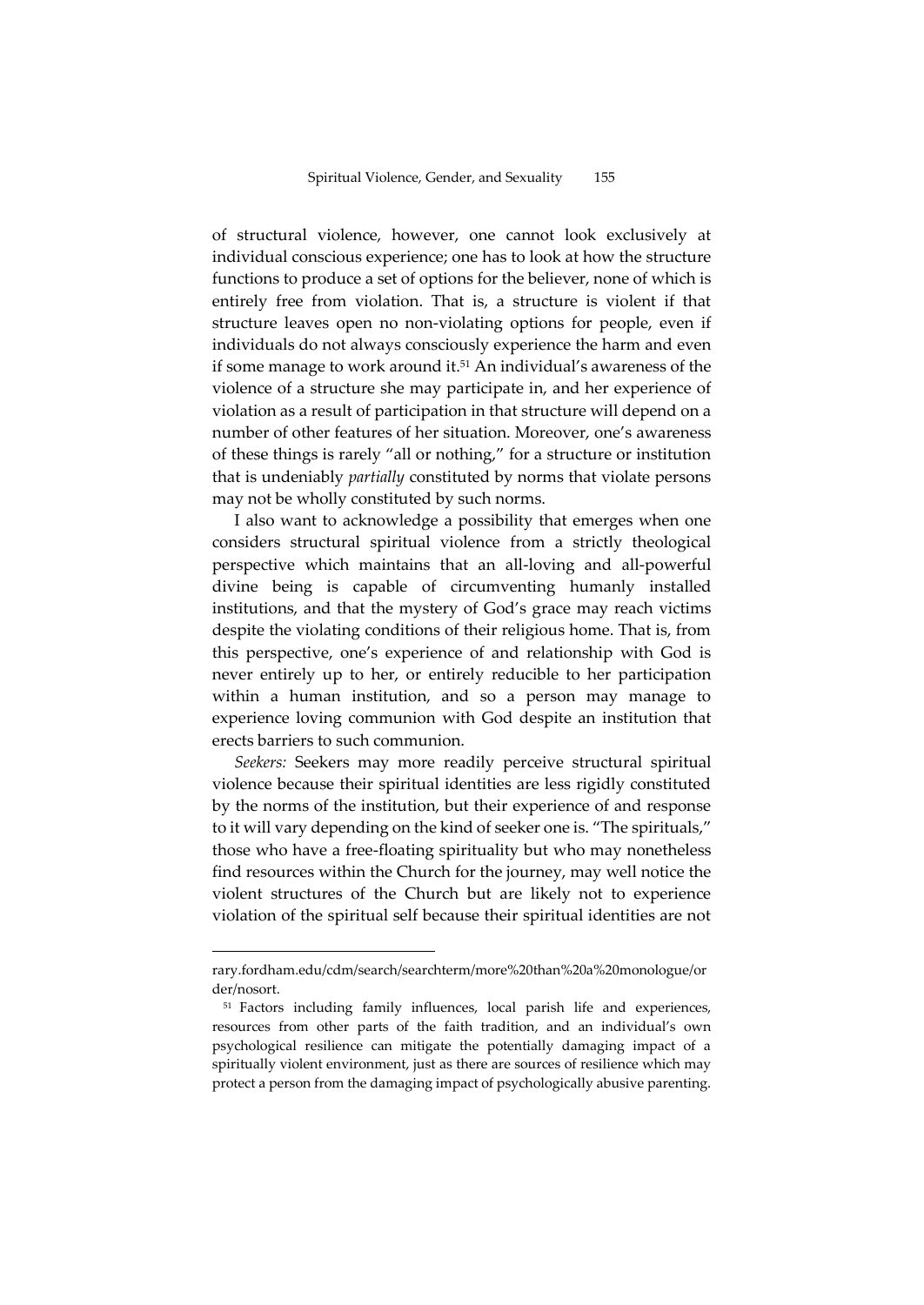constituted through the Church. Awareness of the violent structures may cast a suspect pall over the Church as a viable resource for the journey, and may lead this group of seekers to seek elsewhere – to perceive the church as outdated, out of touch, but they are not likely to experience violation of the spiritual self because their spiritual self has not been constituted through these structures. By contrast, those seekers whose spiritual identities are partially constituted through formation in the Church, but whose spiritual selves are more porous, malleable, and fluid than the spiritualities of dwellers, are likely to perceive the violation and to experience anger, and so to dissent from certain aspects of Church teaching and to engage in radical questioning of the faith and negotiation of their relationship to it.

# *Impact of Experience of Spiritual Violence on One's Spiritual Orientation*

Just as a person's initial spiritual orientation may influence her experience of and response to spiritual violence, so too the experience of spiritual violence may influence a shift in one's spiritual orientation in any number of ways. I want to look especially, though not exclusively, at how this experience may be one source of shift from dwelling to seeking. I focus here only on people who gravitate toward dwelling and to those seekers who are anchored to the Church, but nonetheless gravitate toward a seeking spirituality. 52

*Seekers:* Spiritual violence may lead seekers into loss of Catholic faith, but not a loss of religious faith, or loss of religious faith but not a loss of spirituality. Because their spiritual identities are less thoroughly and rigidly constituted through institutional norms and practices, and because the boundaries of their spiritual selves are more porous and fluid, people who have been seekers all along may be better positioned to maintain a sense of religious faith, or at least a sense of connection to the transcendent in the aftermath of spiritual

<sup>52</sup> I am not discussing the spirituals, since in my view they are likely not to be spiritually violated. A person's ability to be spiritually violated by participation in a religious institution turns on the extent to which his or her spiritual identity is constituted through participation in that institution, and the spirituals, by definition, do not have spiritual identities constituted through a religious institution.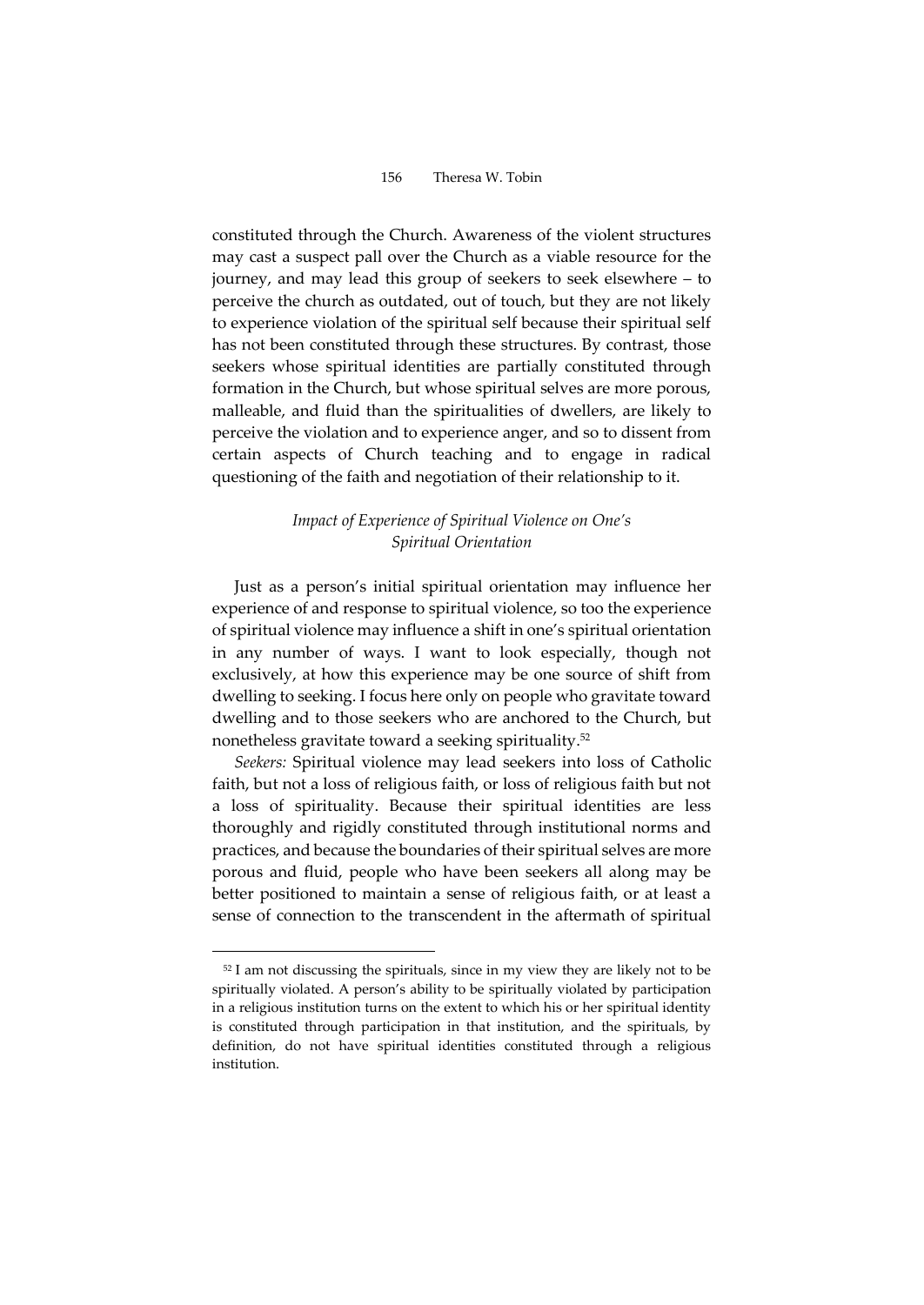violation. Their connection to the Church is not instrumental, but is integral to their faith and spiritual identity, which is why they experience some level of violation. Yet their seeking orientation may protect them from a total crisis of faith, because it is easier for them to separate God from the places and practices through which we encounter God. Thus seekers who have experienced spiritual violence in the Church, may lose their Catholic faith but retain a sense of religious faith and seek communion with God through participation in another religious homes. Or, they may lose religious faith becoming suspicious of institutionalized religious communities generally speaking, perhaps because of a sense that they are prone to corruption, but nonetheless retain a sense of the spiritual and a desire to connect with God, though be only loosely affiliated with a congregation, if at all (perhaps they become a "spiritual"). The seeking orientation may be more likely to protect a person's spiritual capacities from thoroughgoing spiritual corruption as a result of structural spiritual violation because it does not identify God so closely with institutionally designated places and doctrines.

*Dwellers:* I'd like to suggest that dwellers who have conscious experience of spiritual violation are likely to respond in one of two ways: either (1) they experience a spiritual crisis that generates a total break from religious faith, a rejection of their former spiritual self, or (2) they become seekers, having to reconstitute their spiritual identities, negotiating a new one either within the faith tradition of origin or within an alternative religious home. That is, because the spiritual self is so thoroughly and densely constituted through the norms and rituals of the Church, the conscious recognition of structural spiritual violation can bring with it a crisis of the spiritual self: one is likely either to abandon religiosity and faith altogether, or to become a seeker.

Although initially it might be more difficult for dwellers to perceive spiritual violence, if and when the conscious experience of violation comes, it may be all the more severe. Dwellers might be likened to a piece of wood that may bend gradually under the pressures of the violating structure until one day some manifestation of the violation is too much to bear and the wood – the spiritual self – breaks. Because the threshold for their conscious experience of violation is higher, because it takes more to shake them, so to speak, the spiritual consequences once they are shaken may be more severe.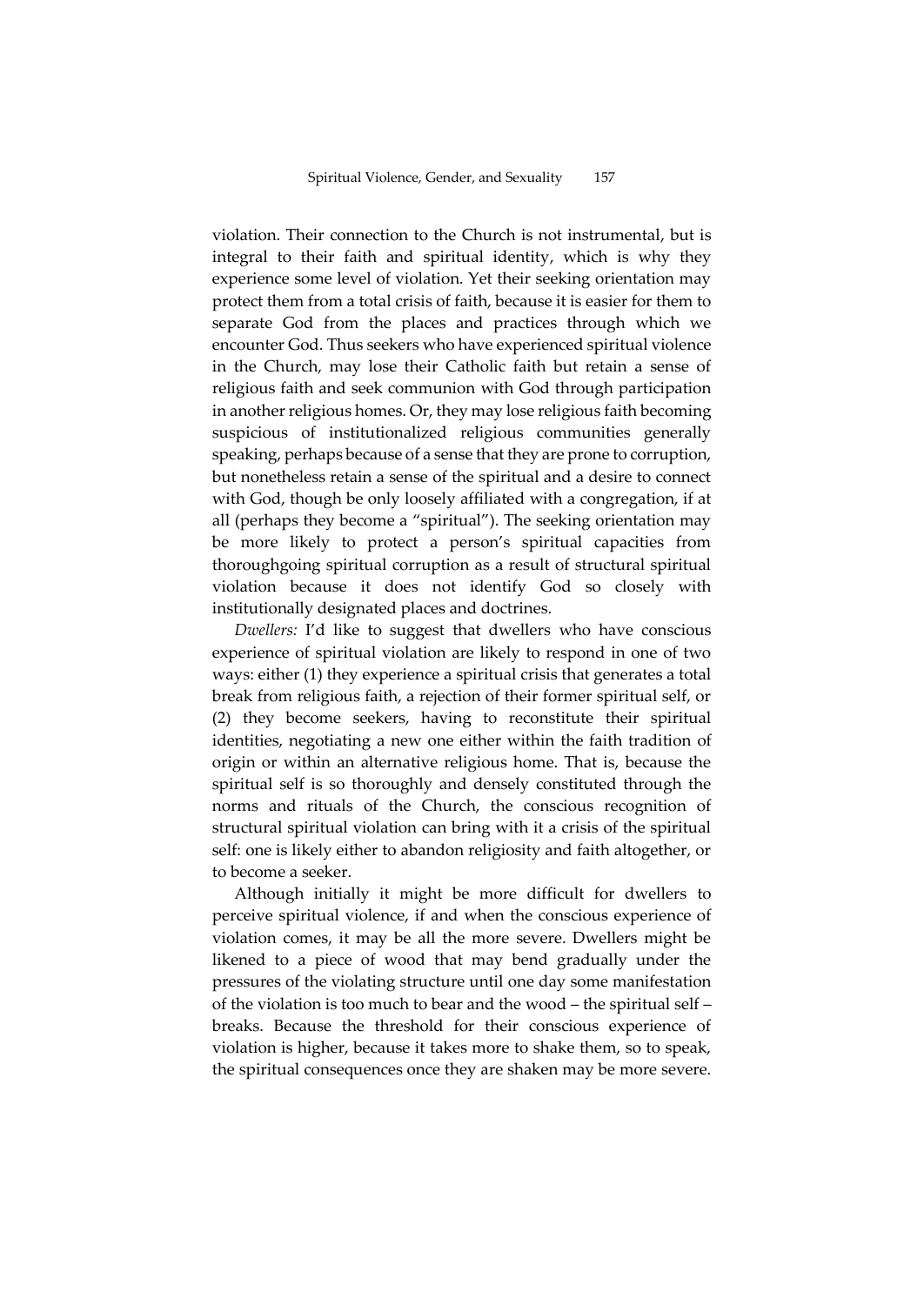This seems to be what happened to Casey in 2002, when she learned of the child sexual abuse scandal in the Church. Casey has a total crisis of faith that led her initially to leave the Church and to reject God. Because the dweller makes such a tight association between the divine a specific set of institutional norms and practices, dwellers may be at greater risk of conflating the divine with the symbols, places, and practices that mediate experience of the divine, which is precisely what happened to Casey who came to conflate God with the Church and in particular with priests. If dwellers then come to experience these spiritual mediators as abusive or poisoned, they may be at greater risk of experiencing the divine itself as abusive and thus may be at a higher risk than seekers of experiencing a total crisis of faith. They may be more inclined to abandon religious faith altogether rather than to retain a sense of connection with God beyond the norms and rituals of the Church and seek healthy spirituality elsewhere, or navigate a healthier path within the tradition of origin.

For those dwellers who do not have a complete spiritual crisis, their conscious experience of spiritual violation may mean that it is no longer possible for them to dwell safely and securely in the spiritual home of origin and so they have to negotiate their spirituality. And yet the pull of dwelling keeps them tied, even anchored, to the inherited faith they love and experience as a deep part of their identity that they are unable and unwilling fully to relinquish. For people in this camp, the stance of faith generally speaking has not been threatened, but their stance in relation to their particular spiritual home and the faith on offer in that home have been called into question. The source of spiritual seeking in this group seems to spring from the experience of growing up in a spiritually abusive religious home, but a home that nonetheless also delivered some crucial spiritual goods and relationships that are not easily or willingly abandoned. This is not unlike a person who grows up in an abusive family situation, but whose experience was complicated by the fact that the family relationships were not damaging all the way through, and by the fact that even the abusive ones may have delivered important goods and values. In such cases a person develops an uncertain relationship to that home once she reaches spiritual adulthood and is confronted with questions about whether to stay, if she stays how much time to spend there or with which members of the spiritual family to associate, and how to stay and be safe in this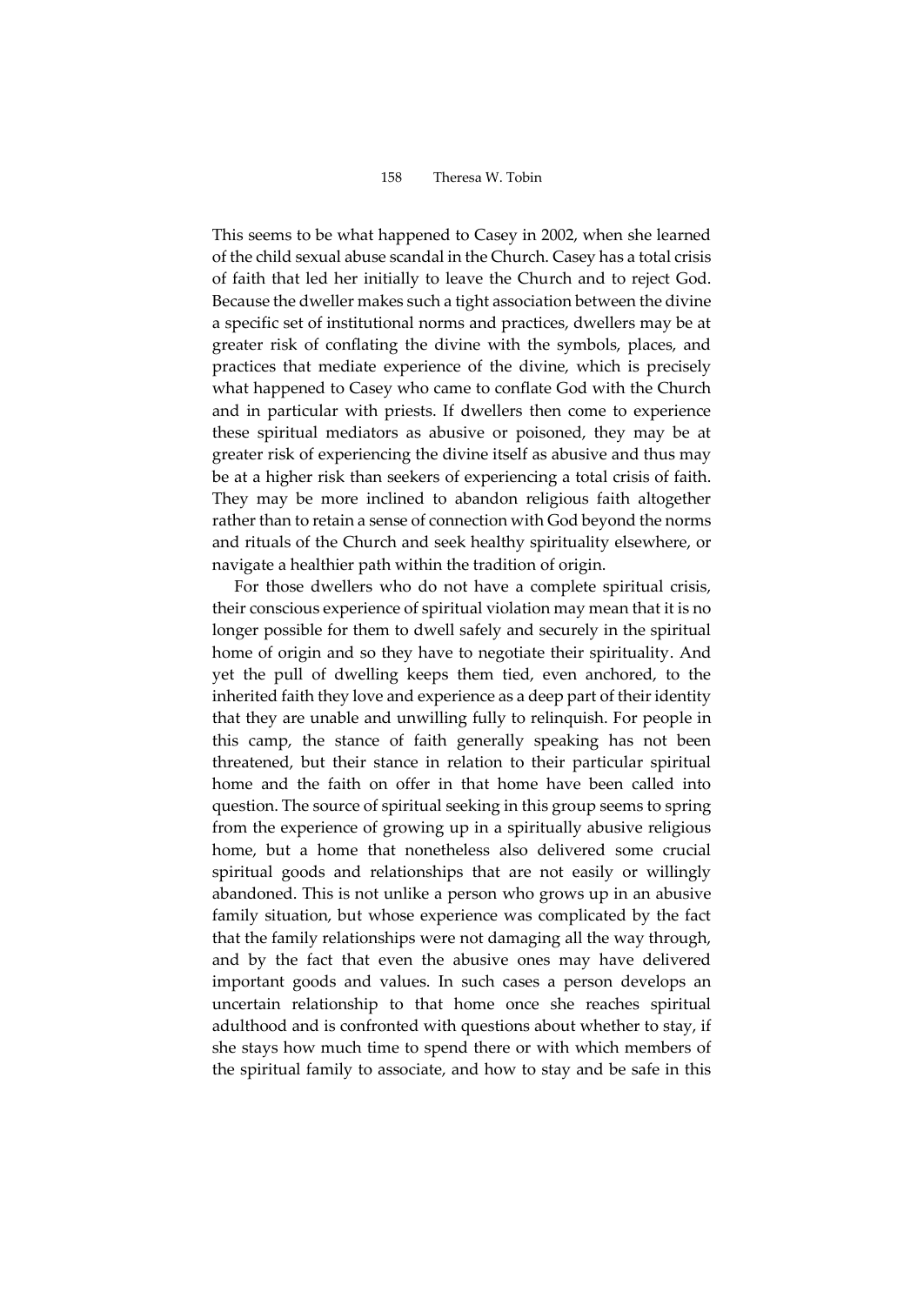spiritual home. That is, she has to negotiate a new spiritual identity within this home because the inherited path of identity formation results in a damaged spiritual self, and so a spirituality of negotiation – a spirituality of seeking – emerges.

I think this may be where Michelle Casey has landed and it is worth quoting her here because her words illustrate the sense of spiritual homelessness one can experience and the shift from dwelling to seeking one may undergo. Casey describes her relationship to the Church since her 2002 break with it as follows:

I needed to stay away … in order to feel that those rules no longer hold me. Then I'd come back to [the] Church thinking that I had a whole new outlook and prepared to reengage, but when I do all of the old comes right back flooding me, and I have to go away again, and this time, stay away longer … the oppression, the rigidity of the mass take me right back to thinking nothing has really changed. But what I also know is that something has to change in me; this is a two-way thing – there is something in me that has to change before church will be different for me. What do I need to do to embrace this Church differently?<sup>53</sup>

Having been a dweller, it took a long time and a major betrayal to generate her crisis of faith, which initially led Casey to leave the church and even temporarily to suspend her commitment to religiosity, though she never seems to have lost a sense of the transcendent. She went seeking for the transcendent in other traditions and in her own explorations of self-discovery. She has now in some sense returned to the Church, but arguably as a seeker.

Even those women and gay Catholics who are dwellers and who claim not to have conscious experience of spiritual violence and who remain steadfastly dwellers are nonetheless more likely to be propelled to some extent into a spirituality of negotiation – and thus to experience elements of spiritual seeking – in a way that men and heterosexual persons are not so propelled, precisely because their very existence in the Church as women and as gays invite the question of how to reconcile or *negotiate* those identities with one's spiritual

<sup>53</sup> Unpublished interview transcripts, December 6, 2013, Milwaukee, WI.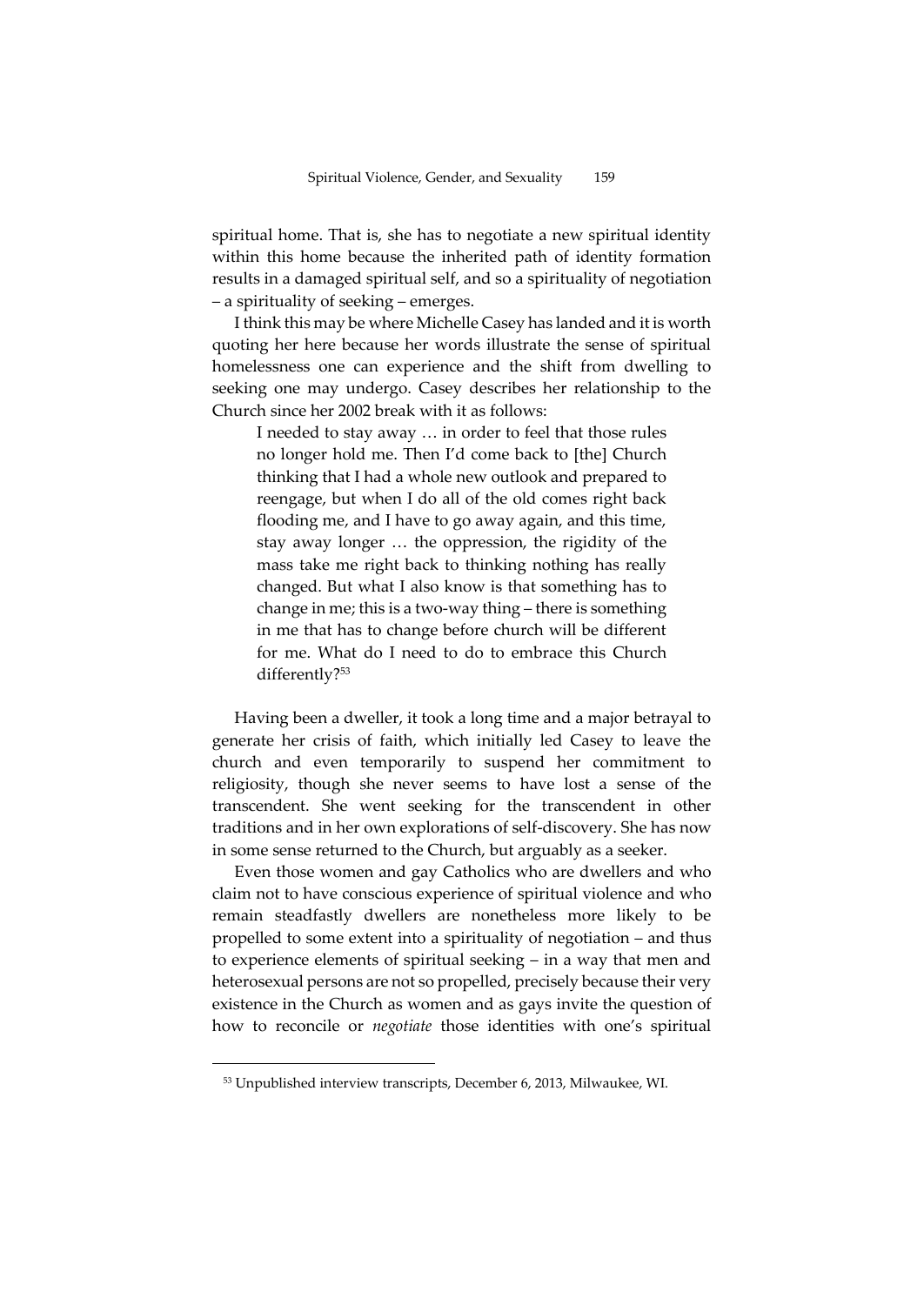identity. The Church's teachings on homosexuality forces the question "How can I be both gay and Catholic?" which is a question not raised for heterosexuals – there is no disjunction between heterosexual identity and Catholic identity. Similarly, the Church's views about and treatment of women raises the question, "How can I affirm my own dignity as a woman and be Catholic?" which is a question not raised for men because the dignity of men is clearly valued and endorsed.

#### *Two Sub-Categories of Spiritual Orientation*

This discussion generates two sub-categories of spiritual orientation for victims of spiritual violence:

*Dweller/seekers* may, like Andrew Sullivan, still encounter God in the sacred places and holy rituals designated by the official Church. This may be easier for gay men to do because as men there is nothing in Catholic liturgical experience that overtly violates their personhood in the way that several liturgical and ritual norms may violate the spiritual personhood of women. Dweller/seekers reorient themselves toward religious authorities and toward the institution, no longer viewing either as a repository for revealed truth but rather as fallible resources for the journey. But they do not necessarily aim to create radically new institutional structures or rituals. They may continue to emphasize encountering God within traditional ritual practice and familiar, clearly delineated sacred space, but can no longer relate to religious authorities as epistemically privileged repositories of divinely revealed truth, for example, and so treat them instead as resources. That is, these dweller/seekers still dwell in the sacred spaces and rituals designated by the tradition, but engage in individual, personal negotiation of an authentic spiritual self that can be integrated with those aspects of the self that the faith tradition denigrates. Their spiritual identity is still, in some sense, traditionally Catholic or marked by participation within the bounds the institutional Church – they change the self but not the structure. Sullivan, for example, appears to remain very clearly anchored in many ways to a traditional understanding of Catholic faith, still regularly attending mass and reciting the same communion litany before receiving the Holy Eucharist that he recited as a 15 year-old. His seeking appears to take place at an individual level as he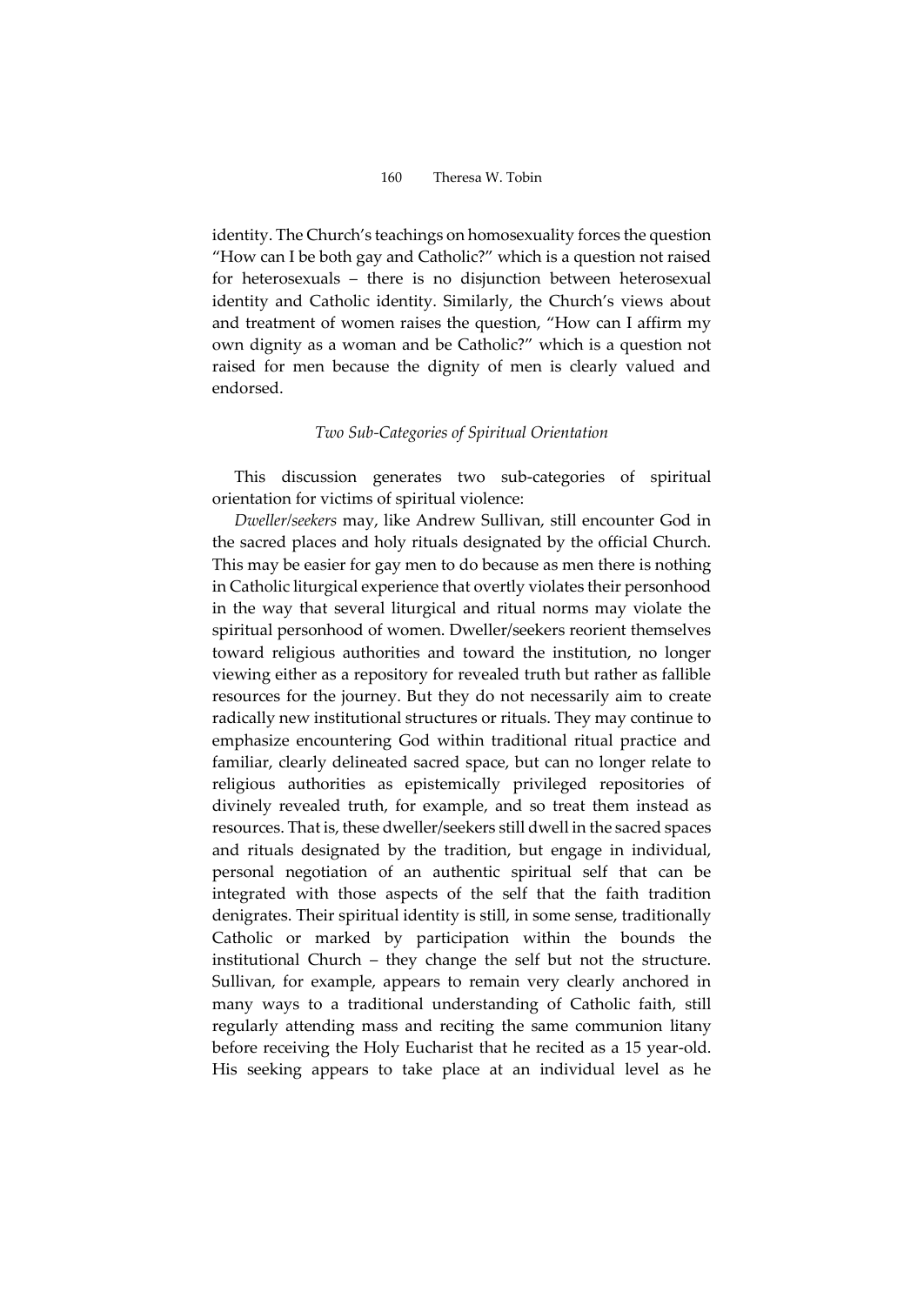negotiates how fully to integrate spiritual and sexual aspects of the self while still participating to greater or lesser extent in much of the ritual life of the official Church.

*Seeker/dwellers* by contrast may, like Jaime Manson and many of the members of Dignity USA and the Women's Ordination Conference (WOC), no longer be able to encounter God in officially designated Church spaces, or through officially designated sacraments because spiritually violating attitudes toward women are built into the central meanings of these. For these people, participation in the ritual life of the community may be experienced as participation in one's own spiritual abuse. Their spiritual identities are still partially and deeply constituted by the faith in some sense and they experience other aspects of the tradition as beautiful and affirming – the church is not spiritually violent all the way down, so to speak. People in this group are no longer able to encounter God in officially designated spaces or to build relationship with God through the officially sanctioned rituals, yet the pull of dwelling may nonetheless keep a person tied, even in some sense anchored to the inherited faith and might yield a sense of responsibility to that faith. They often feel as if they cannot and will not leave and abandon the gift of the faith to a human institution that threatens to corrupt that faith. I'd like to suggest that in addition to whatever individual spiritual negotiation they may undertake, seeker/dwellers are also more likely than dweller/seekers to seek radical institutional change by creating new spiritual communities and new rituals, or by giving new spiritually non-violating meanings to old familiar rituals.<sup>54</sup> That is, whereas dweller/seekers are more likely to emphasize individual spiritual change, seeker/dwellers are more likely to create new structures or to be open to the creation of new structures, but ones that are still in some sense expressive of a distinctively Catholic spirituality. Members of Dignity USA clearly

<sup>54</sup> For example, Catholic ritual is always part of Dignity USA's national conferences, including opportunities for participants to attend Holy Mass, These "masses" are in many respects radically revised and reimagined versions of liturgy so as to be maximally inclusive, for example, and so are denounced by the official Church as sacrilegious. But the fact that these ritual opportunities are viewed as an important part of this community's gatherings suggests the pull of dwelling that many members of this organization feel. For more on this perspective see, Michele Dillon, *Catholic Identity: Balancing Reason, Faith and Power* (Cambridge, UK: Cambridge University Press, 1999), see especially chapter five, "Gay and Lesbian Catholics: 'Owning the Identity Differently,'" pp. 115-163.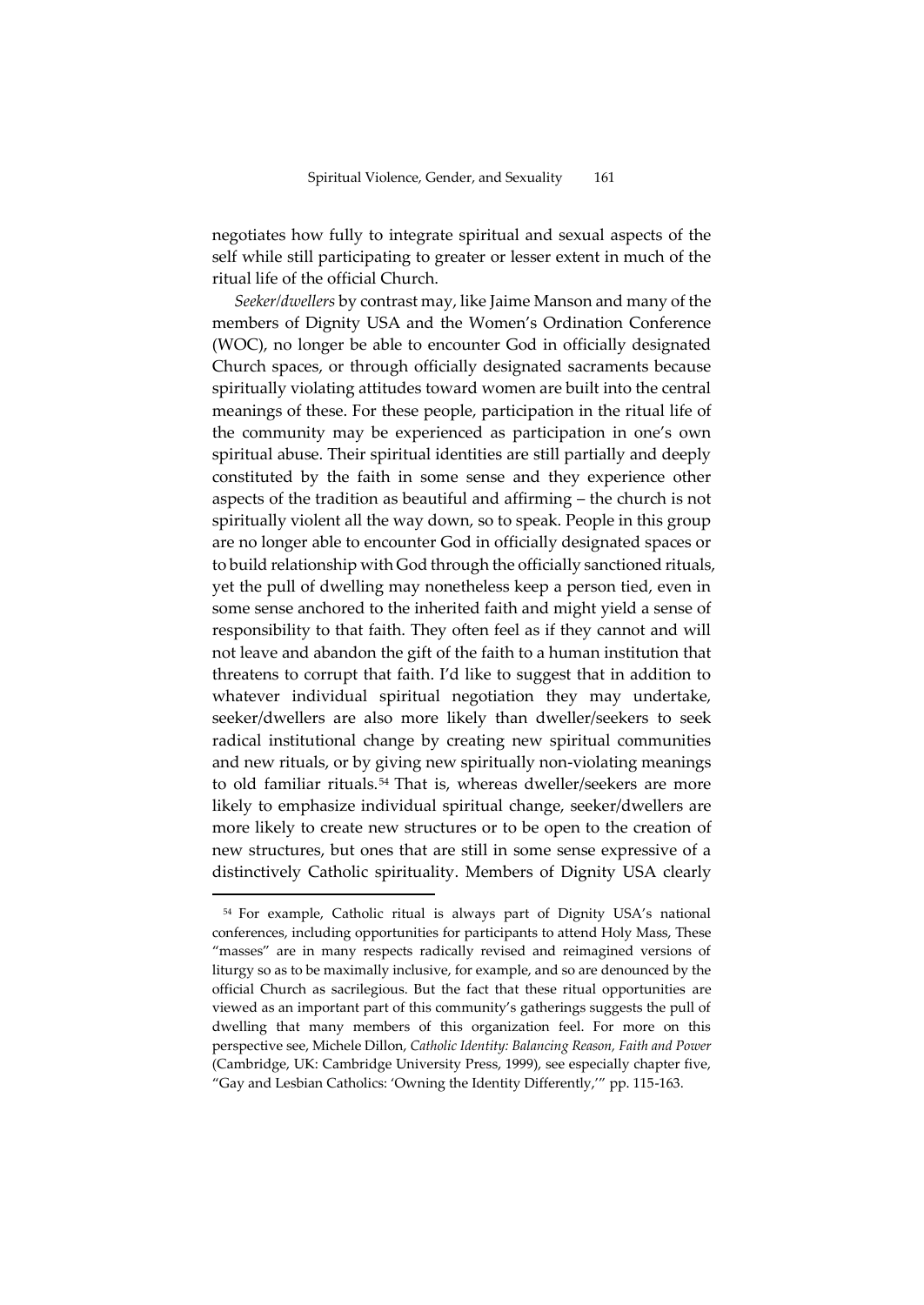understand themselves to be part of the Church, and yet also seek new institutional norms and structures. Members of the WOC, and especially Roman Catholic Women Priests, also understand themselves to be part of the Roman tradition and yet seek radical (at the roots) structural change, which includes full inclusion of women into the sacrament of Holy Orders.

# **Conclusion: The Leadership of Pope Francis and Prospects for Healing and Hope**

I'd like to conclude with some brief remarks about prospects for hope and healing from structural spiritual violence under the new leadership of Pope Francis. Specifically, I'd like to suggest that the two sub-categories just described of dweller/seeker and seeker/dweller reflect the spirit of Pope Francis's leadership, which might be characterized as a call to cultivate a faith that both dwells and seeks, and especially that is capable of holding a healthy tension between dwelling and seeking.<sup>55</sup> To the extent survivors of spiritual violence also come to cultivate this kind of hybrid spiritual life, they may serve as important resources for a Church interested in bridging the disjunction between seekers and dwellers.

The disjunction between a dweller-friendly Church and an increasingly seeker-oriented population within the West is not due to a mere emphasis on dwelling over seeking within the Church, but rather a distorted kind of dwelling emphasized by a Church that has, by and large, cut itself off from seeking. There is a connection between the kind of spiritual violence described in this paper and a degenerate spirituality of dwelling that can result when dwelling is cut off from seeking. Structural spiritual violence manifests not only in the Church teachings about women and LGBT persons referenced in this paper, but also in the attitudes among Church leadership toward victims

<sup>55</sup> In an oft-cited remark from 2013, that Pope Francis made about gay priests during an interview on a papal airplane. He said, "If someone is gay and he searches for the Lord and has good will, who am I to judge?" Although Francis did not stray from official church teaching about homosexuality, he struck "a more compassionate tone than that of his predecessors" including his immediate predecessor Pope Benedict who in 2005, wrote that men with "'deep-seated homosexual tendencies' should not become priests" (*New York Times*, July 29, 2013).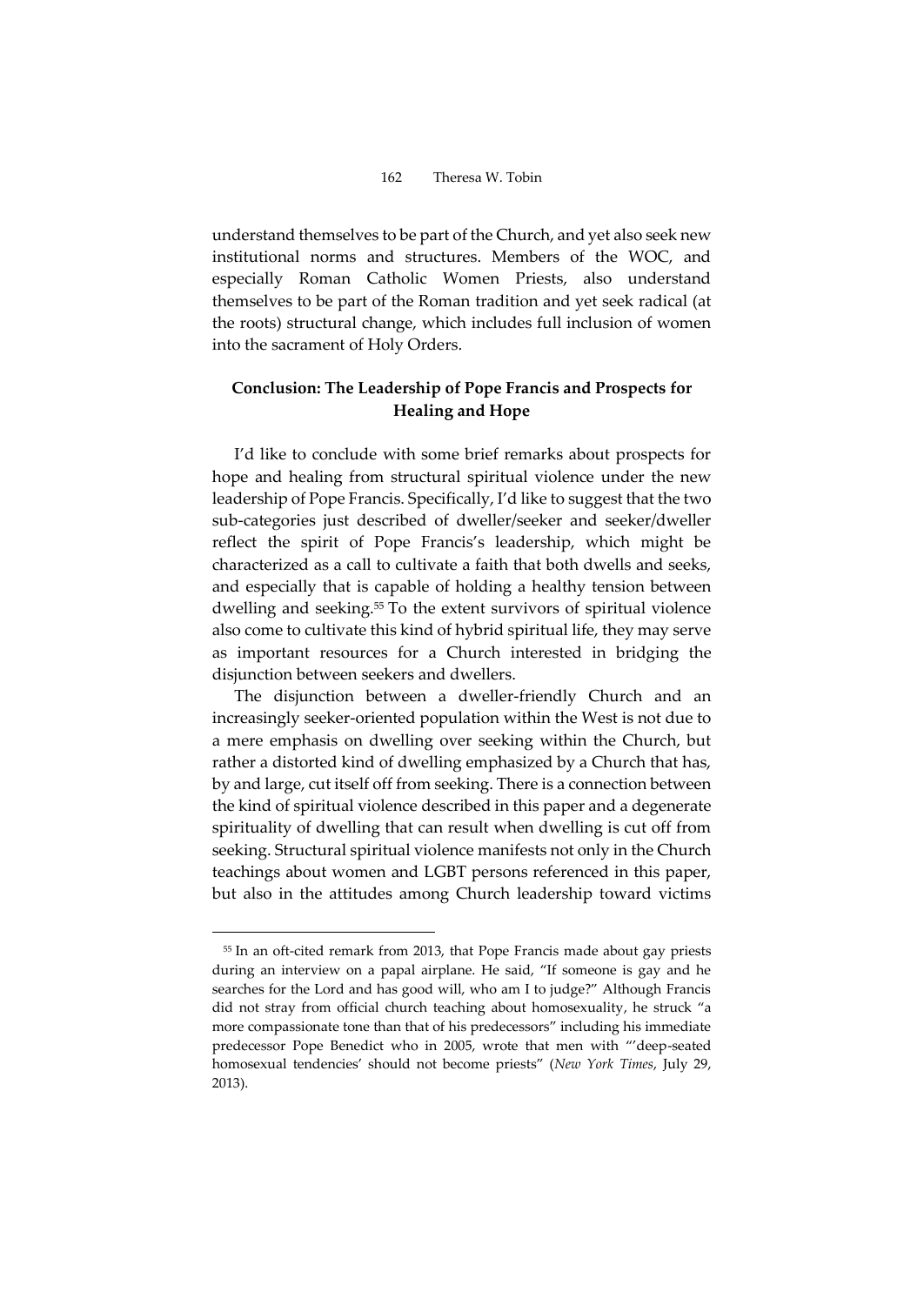which encourage silencing and hasty censure rather than dialogue and attempts to heal and reconcile. In my view, these attitudes are, at least partially, the result not just of a lopsided but also a depraved form of dwelling characterized by a hostility toward seeking that can emerge when dwelling is severed from seeking. Although no religious institution is entirely immune from becoming spiritually violent, an institution that emphasizes and values seeking is less likely to become so because seeking can function as an important check on those aspects of dwelling that may yield an ossified faith bolstered by arrogant certitude. If this is right, then prospects for healing from structural spiritual violence require a correction in the spiritual orientation of the institution of the Church. I think Pope Francis clearly recognizes this and is pursuing such a corrective.

In his 2014 Christmas address to the Curia, Pope Francis lists fifteen sicknesses or ailments infecting the Curia that need to be healed if the Church is to restore its credibility and relevance.<sup>56</sup> The list includes:

 The disease of rivalry and vainglory which impedes humility (#7)

 "Spiritual Alzheimer's disease… in those who have lost the memory of their encounter with the Lord" and "who build walls and routines around themselves, and thus become more and more the slaves of idols carved by their own hands" (#6)

 "The disease of excessive planning and of functionalism" which "attempts to contain and direct the freedom of the Holy Spirit … We contract this disease because 'it is always more easy and comfortable to settle in our own sedentary and unchanging ways'" (#4)

 The disease "of mental and spiritual 'petrification'" found "in those who have a heart of stone … who lose 'the sentiments of Jesus' (cf. Phil 2:5-11), because as time goes on their hearts grow hard and become incapable of loving unconditionally the Father and our neighbour (cf. Mt 22:34-35)" (#3)

 The disease of thinking "we are 'immortal', 'immune' or downright 'indispensable,'" and so of failing to be self-critical (#1).

<sup>56</sup> "Presentation of the Christmas Greetings to the Roman Curia" address of his Holiness Pope Francis. Clementine Hall, December 22, 2014. Online at https://w2.vatican.va/content/francesco/en/speeches/2014/december/documents/ papa-francesco\_20141222\_curia-romana.html.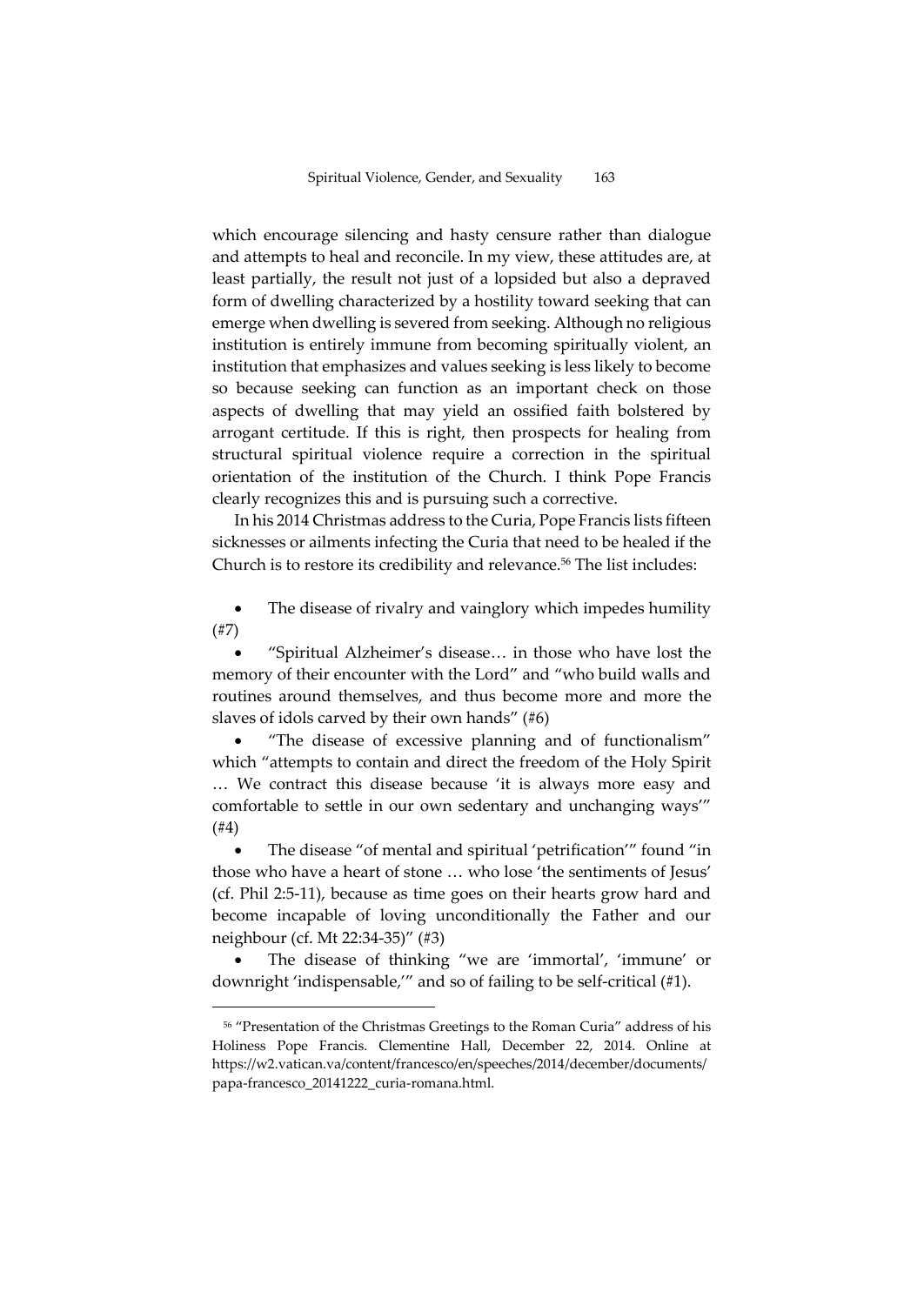The arrogance, certitude, stone-heartedness, self-referential attitude, and rote functionalism described in this list are arguably ailments that result from a prolonged spirituality of dwelling that has been disconnected from the gifts of seeking. To dwell without seeking is to risk cutting oneself off from the mystery of God, from the surprising places where and people through whom God can be revealed, and from a sense of that the kingdom of God is both "already and not-yet."<sup>57</sup> It is also to risk a rigid, haughty assuredness that becomes an obstacle to intimate human encounter and unconditional love, which Jesus clearly modeled as God's love.

To seek without dwelling is also risky, though, and may generate a different kind of spiritual "sickness." Seeking cut off from dwelling risks collapsing into an exaggerated individualism, which may yield an isolated spiritual self that easily becomes apathetic or disillusioned. It is to risk abandoning the rituals and relationships through which we encounter the divine and that sustain our faith. It also risks deserting our responsibility to a community to whom we are accountable both for our own spiritual failures and when we believe others, including Church leaders, have strayed from the Gospel message. This may be part of the reason why seeker/dwellers like members of WOC and Dignity USA do not understand themselves as having left the Church, but instead as in some sense anchored to the Church. They seek radical change of its most fundamental structures and have created new communities of faith to spearhead and support this journey, rather than going it alone.<sup>58</sup>

<sup>57</sup> John C. Haughey, S.J., "The Mission from Below" in *Where is Knowing Going? The Horizons of the Knowing Subject* (Washington, DC: Georgetown University Press, 2009), pp. 1-14.

<sup>58</sup> This is speculative, but it may be the case that healthy spiritual development and sustenance requires participation in a community with some shared sense of the transcendent and some shared sense of how to relate to the transcendent. I think this is evident even among people who describe themselves as spiritual but not religious but who nonetheless seek other people with common spiritual sentiments with whom to share the journey. If one has no spiritual community, or if one's relationship with a spiritual community is purely instrumental one may fall into a kind of spiritual isolation that leads to a loss of a sense of the sacred and of being connected to a transcendent being or reality – a kind of apathy or spiritual numbness. Even secular accounts of virtues such as reverence or piety, typically associated with spiritual or religious ways of being, emphasize these traits as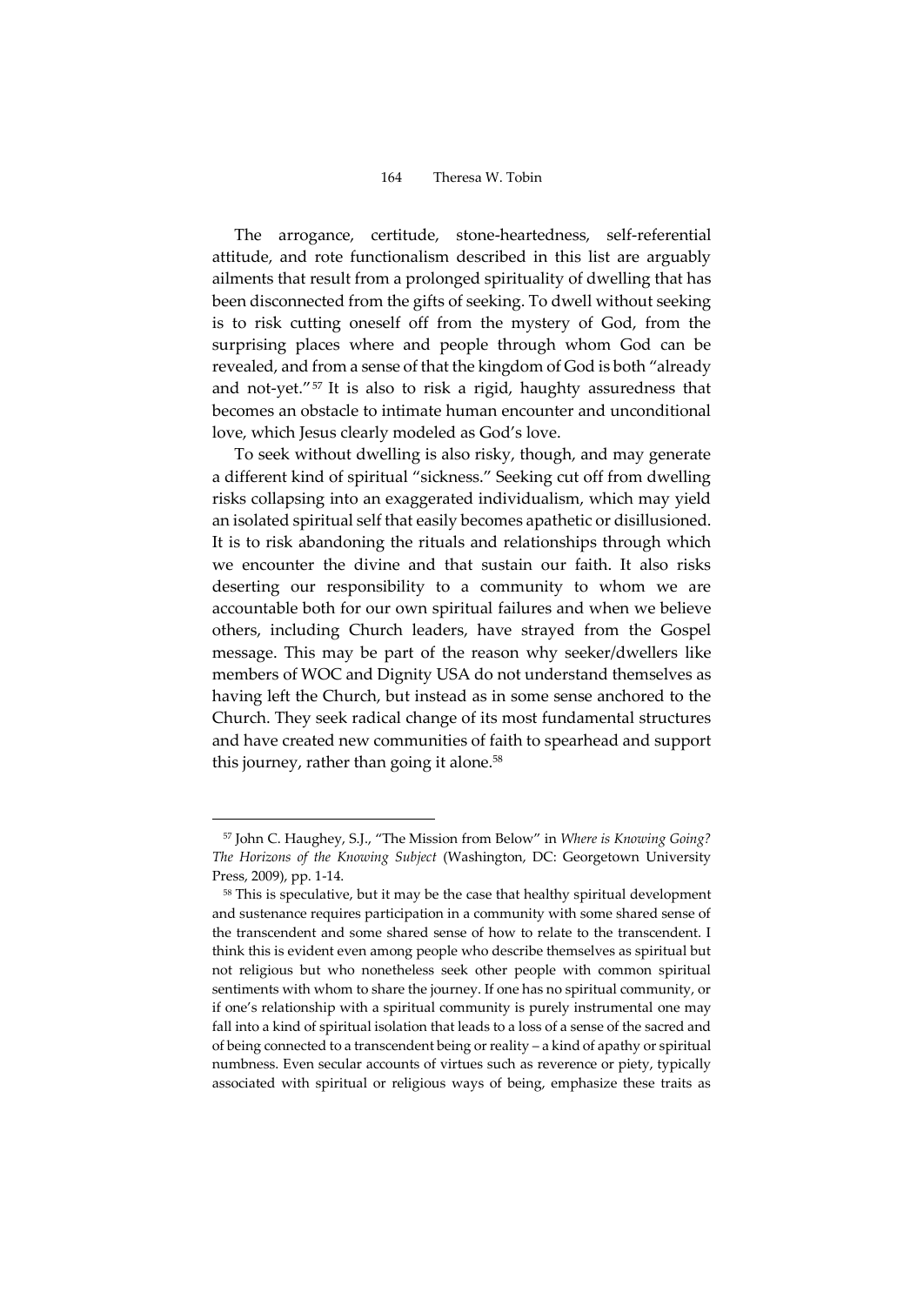Arguably, Pope Francis is challenging the Church as a whole – lay faithful and Church leadership – to cultivate and nurture a spirituality that both seeks and dwells and that is capable of encountering God in the healthy tension between these orientations. In his recent address to the US Congress, for example, he lifts up the lives of two American Catholics as spiritual exemplars: Dorothy Day and Thomas Merton. Day might be characterized as a dweller/seeker. She became extremely devout, went to daily mass, and promoted religious orthodoxy and yet retained a humility that fostered the kind of human encounter and intimacy that enables us to perceive peoples' realities and experiences, which can change us and help us see anew the face of God. Merton might be characterized as a seeker/dweller. As a priest and deeply prayerful man, he was clearly anchored to the Church, and yet he is also one of the clearest examples of a seeker who looked for and experienced God in other spiritual traditions, especially Buddhism, and in experiences in nature.

Pope Francis has not called for reconsideration of the substantive content of Church doctrine about homosexuality or women's ordination, and he may have some blind spots especially in regard to the role of women in Church leadership.<sup>59</sup> Early in his papacy he was asked about the possibility of ordaining women to which he replied, ""The church has spoken and says no ... That door is closed,"" and then he referenced Pope John Paul's II 1994 document, *Ordinatio Sacerdotalis*, which declares that "the church has no authority to ordain women, and this view must be held by all as a definitive belief." $^\mathrm{60}$ Members of WOC continue to ask the Pope to engage in dialogue about this issue, arguing that his failure even to discuss it risks undermining the credibility of his powerful message against elitism in all its forms.<sup>61</sup>

important *social* virtues. See for example, Paul Woodruff, *Reverence: Renewing a Forgotten Virtue* (Oxford University Press, 2001).

<sup>59</sup> See for example, Paul Valley, "A weakness for women," chapter 16 in *Pope Francis: The Struggle for the Soul of Catholicism"* second edition (Bloomsbury: London, 2013).

<sup>60</sup> Robert McClory, "Pope Francis and women's ordination" in *The National Catholic Reporter*, The Francis Chronicles, September 16, 2013, p. 1.

<sup>61</sup> For a summary of the most recent address see Thomas C. Fox, "Theresa Kane's message to Pope Francis: eradicate scandal of gender inequality" in *National Catholic Reporter*, September 19, 2015. Theresa Kane first made a public plea for gender equality within the Church in a 1979 address to Pope John Paul II. See,